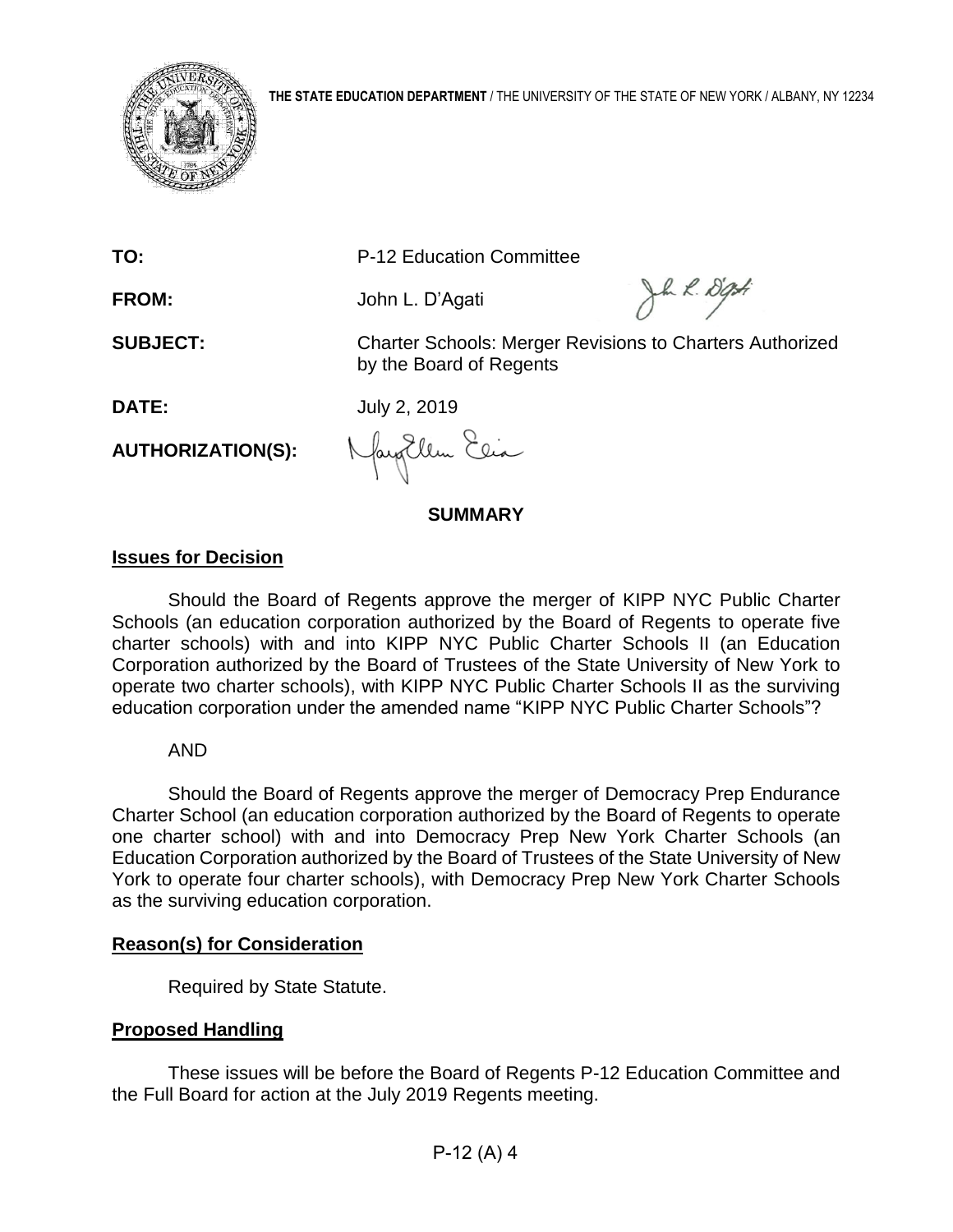### **Procedural History**

The May 2010 amendments to Education Law §2853(1)(b-1) eliminated language that prohibited education corporations in New York from operating more than one charter school, and now allows charter schools and the families they serve to realize the many potential benefits of governance and operational merger.

#### **Background Information**

The merger of existing charter school governing boards requires revisions to each of the charters of the merging schools, which must be approved by the respective chartering entity or entities involved. This means that, in situations where schools that wish to merge have different chartering entities ("cross-entity merger"), the approval of all parties  $-$  the boards of trustees of the schools and each chartering entity  $-$  is required before any such merger may occur.

#### **Related Regents Items**

#### **KIPP NYC Public Charter Schools**

[March 2013 Merger](http://www.regents.nysed.gov/common/regents/files/313brca4.pdf)  (http://www.regents.nysed.gov/common/regents/files/313brca4.pdf) [December 2015 Merger](http://www.regents.nysed.gov/common/regents/files/1215p12a4.pdf)  (http://www.regents.nysed.gov/common/regents/files/1215p12a4.pdf)

### **Democracy Prep New York Charter Schools**

[March 2017 Merger](http://www.regents.nysed.gov/common/regents/files/417p12a4.pdf) (http://www.regents.nysed.gov/common/regents/files/417p12a4.pdf)

#### **Recommendation**

### **KIPP NYC Public Charter Schools**

VOTED: That pursuant to the authority contained in Education Law §§223 and 2853(1)(b-1)

- 1. KIPP NYC Public Charter Schools be and hereby is merged with KIPP NYC Public Charter Schools II, with KIPP NYC Public Charter Schools II as the surviving education corporation under the amended name, KIPP NYC Public Charter Schools.
- 2. KIPP NYC Public Charter Schools II, the surviving corporation, shall continue to administer the educational operations and purposes of the constituent corporations in the same manner as they presently exist.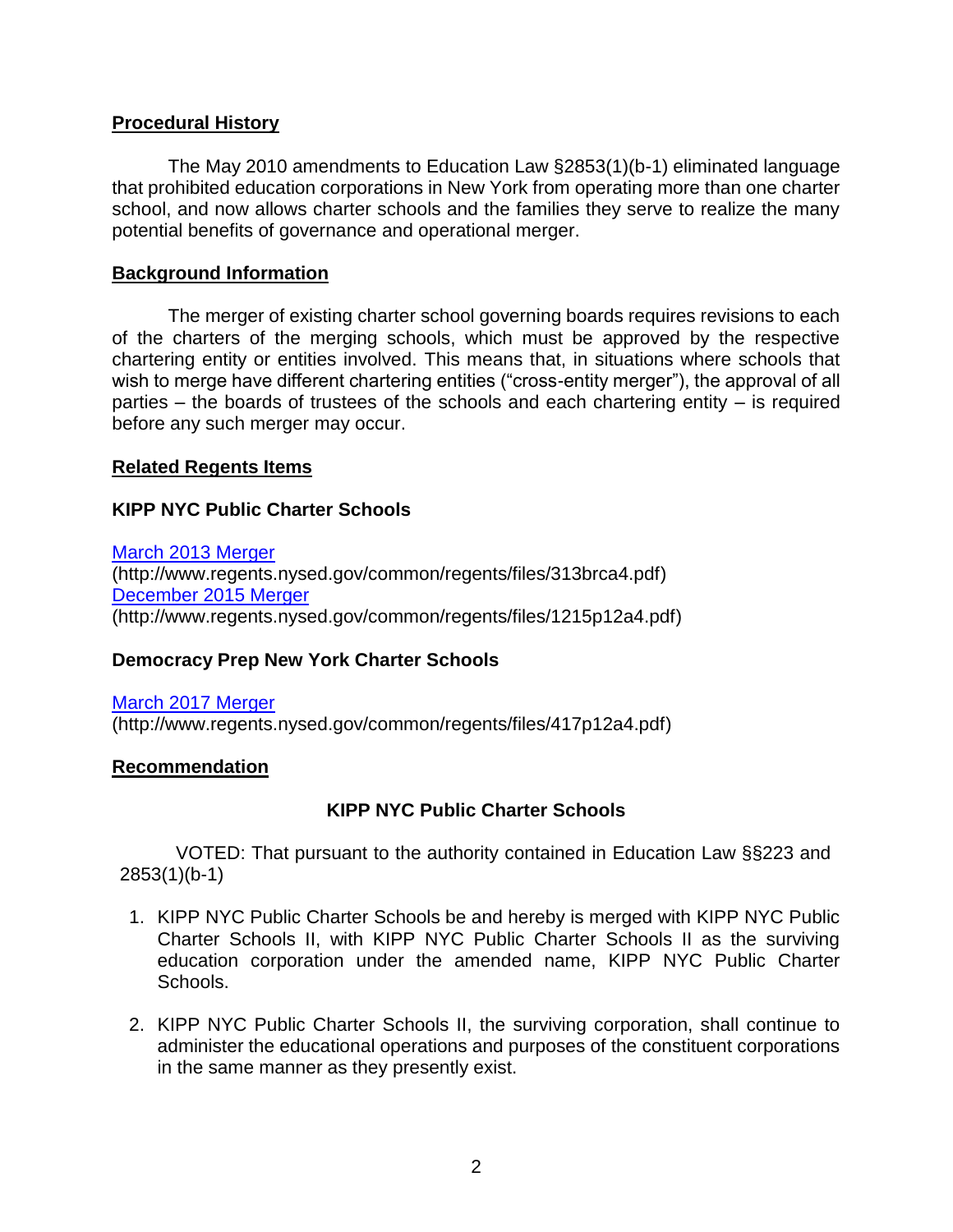- 3. The separate existence of KIPP NYC Public Charter Schools and KIPP NYC Public Charter Schools II hereby ceases, and KIPP NYC Public Charter Schools II, the surviving corporation under the amended name KIPP NYC Public Charter Schools is hereby vested with all the rights, privileges, immunities, powers, and authority possessed by or granted by law to each of the constituent corporations. All assets and liabilities of the respective constituent corporations are hereby assets and liabilities of such surviving corporation. All property, real, personal, and mixed and all debts to each of the corporations on whatever account are hereby attached to KIPP NYC Public Charter Schools II, the surviving corporation under the amended name KIPP NYC Public Charter Schools, and may be enforced against it to the same extent as if the debts, liabilities, and duties had been incurred or contracted by it.
- 4. The merged corporation shall operate under the provisional charter granted to KIPP NYC Public Charter Schools II under the amended name KIPP NYC Public Charter Schools, which is hereby amended to authorize the operation of seven public charter schools as follows:
	- i. KIPP STAR College Prep Charter School;
	- ii. KIPP NYC Washington Heights Academy Charter School;
	- iii. KIPP Always Mentally Prepared Charter School;
	- iv. KIPP Infinity Charter School;
	- v. KIPP Freedom Charter School;
	- vi. KIPP Bronx Charter School II; and
	- vii. KIPP Bronx Charter School III
- 5. The merger herein shall take effect *nunc pro tunc* on July 1, 2019; and it is further

VOTED: That the Board of Regents finds that: (1) **KIPP NYC Public Charter Schools** meets the requirements set out in Article 56 of the Education Law, and all other applicable laws, rules and regulations; (2) **KIPP NYC Public Charter Schools** can demonstrate the ability to operate in an educationally and fiscally sound manner; (3) granting the request to revise the charter is likely to improve student learning and achievement and materially further the purposes set out in subdivision two of section twenty-eight hundred fifty of Article 56 of the Education Law; and (4) granting the request to revise the charter would have a significant educational benefit to the students expected to attend the schools operated by **KIPP NYC Public Charter Schools**, and the Board of Regents therefore approves the charter revision and amends the provisional charter accordingly.

VOTED: That the Board of Regents finds that: (1) **KIPP NYC Public Charter Schools II** meets the requirements set out in Article 56 of the Education Law, and all other applicable laws, rules and regulations; (2) **KIPP NYC Public Charter Schools II**  can demonstrate the ability to operate in an educationally and fiscally sound manner; (3) granting the request to revise the charter is likely to improve student learning and achievement and materially further the purposes set out in subdivision two of section twenty-eight hundred fifty of Article 56 of the Education Law; and (4) granting the request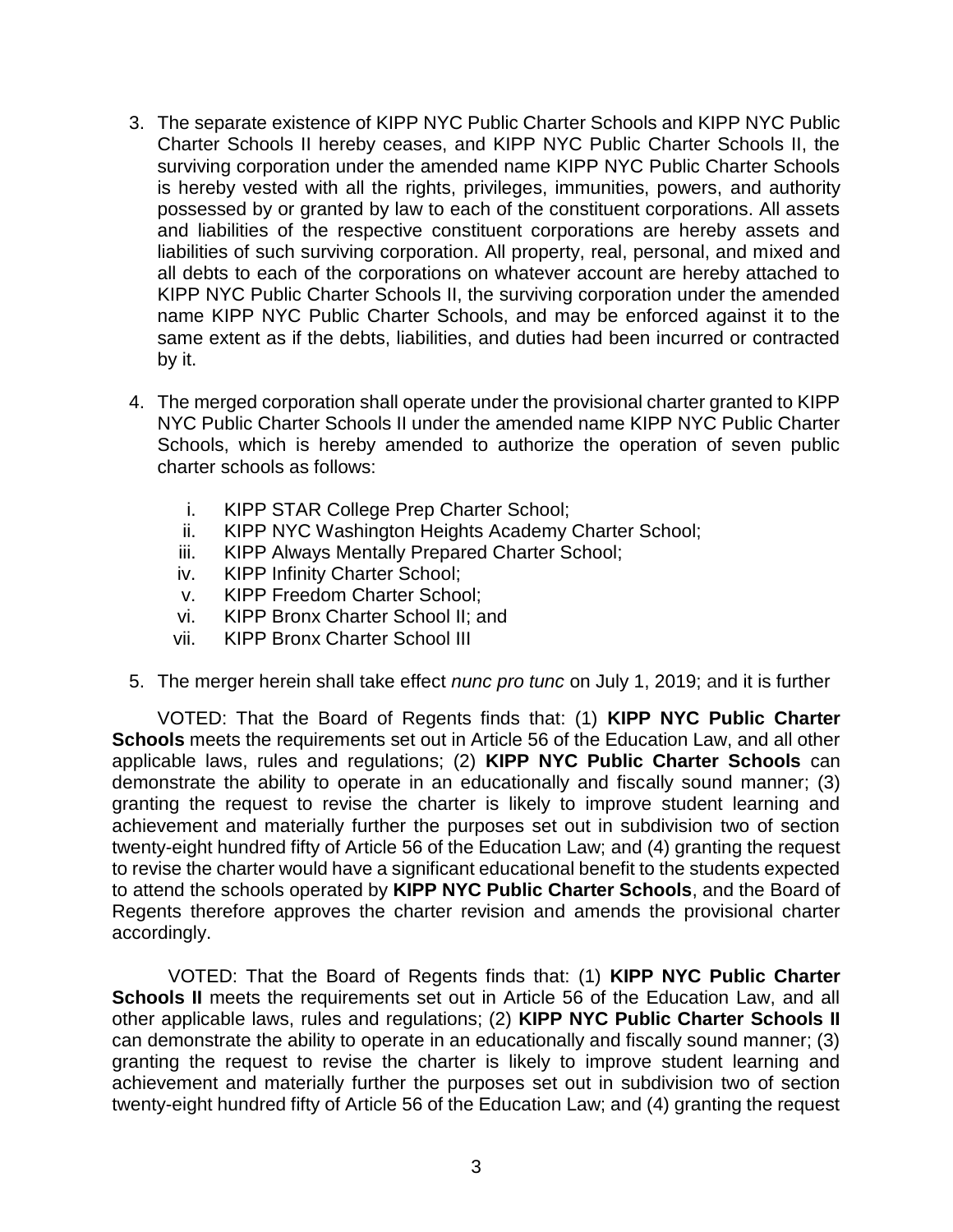to revise the charter would have a significant educational benefit to the students expected to attend the schools operated by **KIPP NYC Public Charter Schools II**, and the Board of Regents therefore approves the charter revision and amends the provisional charter accordingly.

## **Democracy Prep New York Charter Schools**

VOTED: That pursuant to the authority contained in Education Law §§223 and 2853(1)(b-1)

- 1. Democracy Prep Endurance Charter School be and hereby is merged with Democracy Prep New York Charter Schools, with Democracy Prep New York Charter Schools as the surviving education corporation.
- 2. Democracy Prep New York Charter Schools, the surviving corporation, shall continue to administer the educational operations and purposes of the constituent corporations in the same manner as they presently exist.
- 3. The separate existence of Democracy Prep Endurance Charter School and Democracy Prep New York Charter Schools hereby ceases, and Democracy Prep New York Charter Schools, the surviving corporation is hereby vested with all the rights, privileges, immunities, powers, and authority possessed by or granted by law to each of the constituent corporations. All assets and liabilities of the respective constituent corporations are hereby assets and liabilities of such surviving corporation. All property, real, personal, and mixed and all debts to each of the corporations on whatever account are hereby attached to Democracy Prep New York Charter Schools, the surviving corporation, and may be enforced against it to the same extent as if the debts, liabilities, and duties had been incurred or contracted by it.
- 4. The merged corporation shall operate under the provisional charter granted to Democracy Prep New York Charter Schools, which is hereby amended to authorize the operation of five public charter schools as follows:
	- i. Bronx Preparatory Charter School;
	- ii. Harlem Prep Charter School;
	- iii. Democracy Preparatory Charter School;
	- iv. Democracy Prep Harlem Charter School; and
	- v. Democracy Prep Endurance Charter School
- 5. The merger herein shall take effect *nunc pro tunc* on July 1, 2019; and it is further

VOTED: That the Board of Regents finds that: (1) **Democracy Prep Endurance Charter School** meets the requirements set out in Article 56 of the Education Law, and all other applicable laws, rules and regulations; (2) **Democracy Prep Endurance Charter School** can demonstrate the ability to operate in an educationally and fiscally sound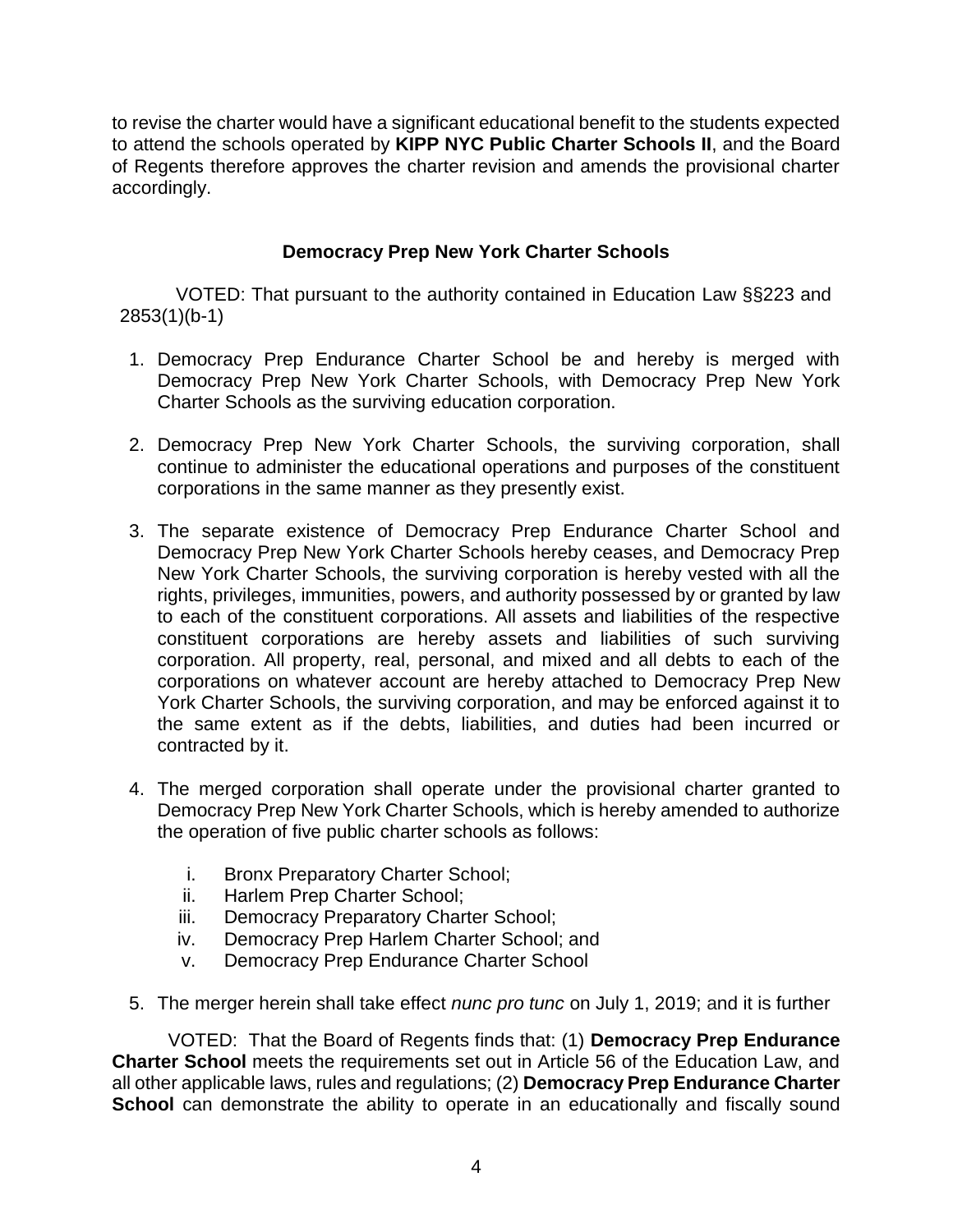manner; (3) granting the request to revise the charter is likely to improve student learning and achievement and materially further the purposes set out in subdivision two of section twenty-eight hundred fifty of Article 56 of the Education Law; and (4) granting the request to revise the charter would have a significant educational benefit to the students expected to attend the schools operated by **Democracy Prep Endurance Charter School**, and the Board of Regents therefore approves the charter revision and amends the provisional charter accordingly.

VOTED: That the Board of Regents finds that: (1) **Democracy Prep New York Charter Schools** meets the requirements set out in Article 56 of the Education Law, and all other applicable laws, rules and regulations; (2) **Democracy Prep New York Charter Schools** can demonstrate the ability to operate in an educationally and fiscally sound manner; (3) granting the request to revise the charter is likely to improve student learning and achievement and materially further the purposes set out in subdivision two of section twenty-eight hundred fifty of Article 56 of the Education Law; and (4) granting the request to revise the charter would have a significant educational benefit to the students expected to attend the schools operated by **Democracy Prep New York Charter Schools**, and the Board of Regents therefore approves the charter revision and amends the provisional charter accordingly.

#### **Timetable for Implementation**

The Regents action for KIPP NYC Public Charter Schools and KIPP NYC Public Charter Schools II will become effective *nunc pro tunc* on July 1, 2019.

The Regents action for Democracy Prep Endurance Charter School and Democracy Prep New York Charter Schools will become effective *nunc pro tunc* on July 1, 2019.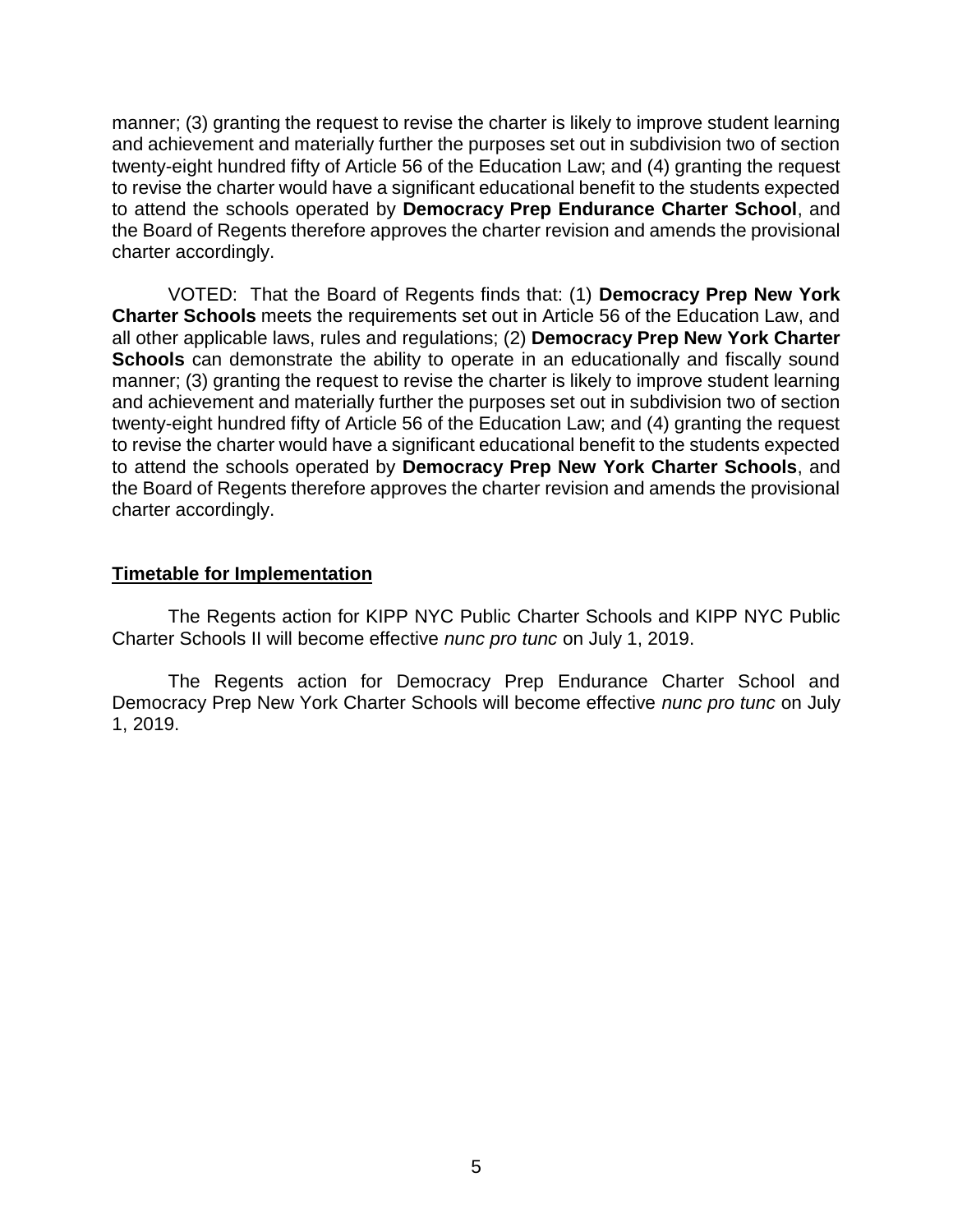## **Merger of KIPP NYC Public Charter Schools and KIPP NYC Public Charter Schools II<sup>1</sup>**

#### **KIPP STAR College Prep Charter School**

| <b>Name of Charter School</b>                              | KIPP STAR College Prep Charter School                                                                                                                                                                                                                                                                                                                                                                                                                                                                          |
|------------------------------------------------------------|----------------------------------------------------------------------------------------------------------------------------------------------------------------------------------------------------------------------------------------------------------------------------------------------------------------------------------------------------------------------------------------------------------------------------------------------------------------------------------------------------------------|
| <b>Board Chair</b>                                         | Rafael Mayer                                                                                                                                                                                                                                                                                                                                                                                                                                                                                                   |
| <b>District of Location</b>                                | NYC CSD 5                                                                                                                                                                                                                                                                                                                                                                                                                                                                                                      |
| <b>Opening Month/Year</b>                                  | September 2003                                                                                                                                                                                                                                                                                                                                                                                                                                                                                                 |
| <b>Current Charter Term</b>                                | July 1, 2018 - June 30, 2023                                                                                                                                                                                                                                                                                                                                                                                                                                                                                   |
| <b>Management Company</b>                                  | KIPP NYC, LLC                                                                                                                                                                                                                                                                                                                                                                                                                                                                                                  |
| Partner(s)                                                 | KIPP Foundation, Inc.                                                                                                                                                                                                                                                                                                                                                                                                                                                                                          |
| <b>Approved Grade Levels/</b><br><b>Number of Students</b> | $K -$ Grade 12/1031 students                                                                                                                                                                                                                                                                                                                                                                                                                                                                                   |
| <b>Proposed Revision</b>                                   | To approve the merger of KIPP NYC Public Charter Schools (an<br>education corporation authorized by the Board of Regents to<br>operate five charter schools) with and into KIPP NYC Public Charter<br>Schools II (an Education Corporation authorized by the Board of<br>Trustees of the State University of New York to operate two charter<br>schools), with KIPP NYC Public Charter Schools II as the surviving<br>education corporation under the amended name "KIPP NYC Public<br><b>Charter Schools"</b> |
| <b>Timetable for Revision</b><br>Implementation            | This Regents action would take effect nunc pro tunc on July 1, 2019.                                                                                                                                                                                                                                                                                                                                                                                                                                           |

Table 1: School Summary

 $\overline{a}$ 

<sup>1</sup> The merger described herein was approved by the SUNY Trustees on March 4, 2019, and notice was sent to the Board of Regents on March 8, 2019. The merger will be effective *nunc pro tunc* on July 1, 2019.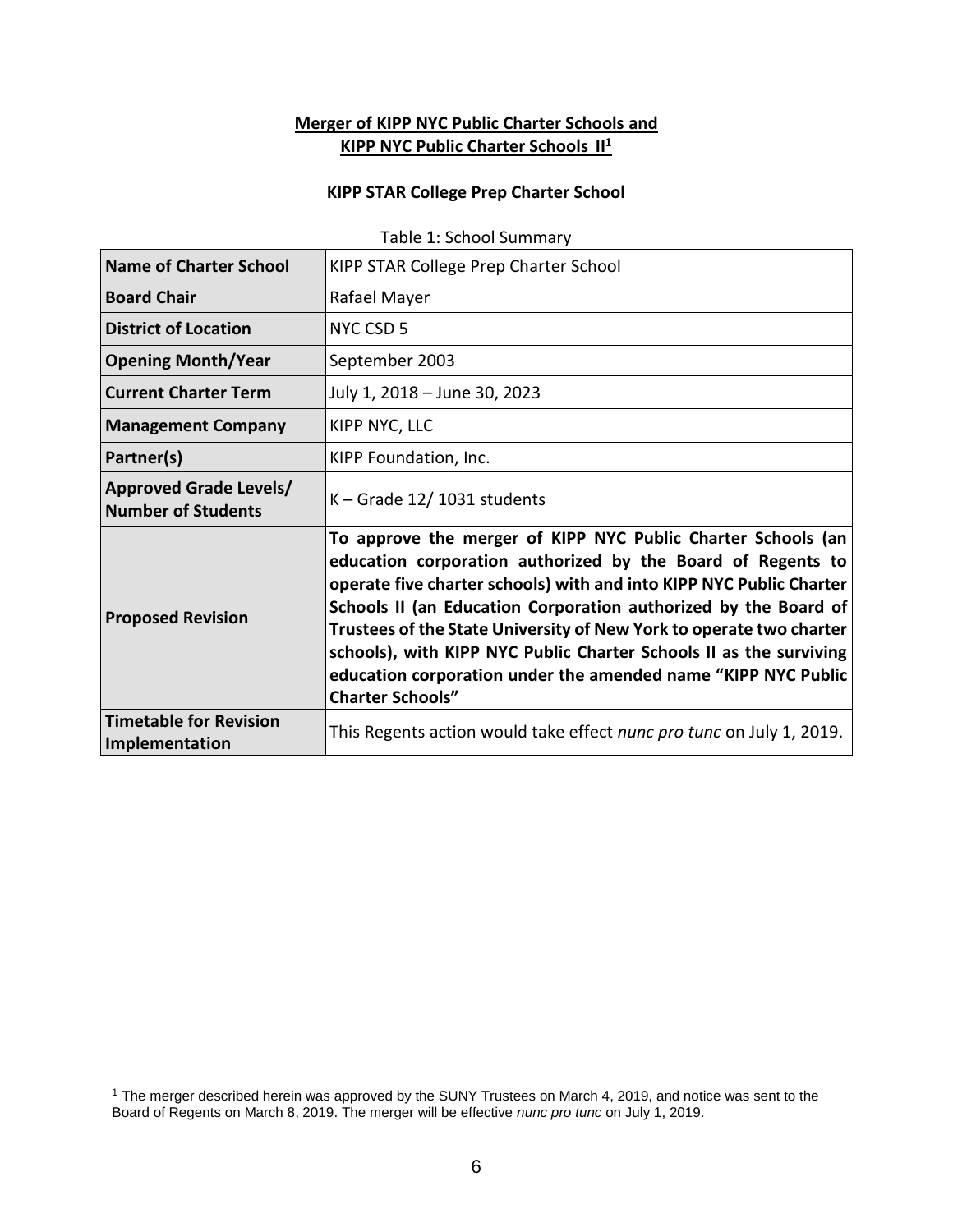|              |           |                                   |                        | <b>ELA</b>                         |            |                     |                                         |               | <b>Math</b>                 |            |                     |
|--------------|-----------|-----------------------------------|------------------------|------------------------------------|------------|---------------------|-----------------------------------------|---------------|-----------------------------|------------|---------------------|
|              |           | STAR College<br>უ<br>Prep<br>KIPP | S<br>CSD<br><b>NYC</b> | Differential to<br><b>District</b> | <b>NYS</b> | Differential to NYS | KIPP STAR College<br>Prep <sub>CS</sub> | LN<br>NYC CSD | Differential to<br>District | <b>NYS</b> | Differential to NYS |
|              | 2015-2016 | 45%                               | 22%                    | $+23$                              | 36%        | $+9$                | 54%                                     | 15%           | $+39$                       | 36%        | $+18$               |
| All Students | 2016-2017 | 46%                               | 24%                    | $+22$                              | 39%        | $+7$                | 59%                                     | 15%           | $+44$                       | 37%        | $+22$               |
|              | 2017-2018 | 57%                               | 29%                    | $+28$                              | 45%        | $+12$               | 66%                                     | 22%           | $+44$                       | 44%        | $+22$               |
|              | 2015-2016 | 18%                               | 5%                     | $+13$                              | 8%         | $+10$               | 21%                                     | 5%            | $+16$                       | 10%        | $+11$               |
| SWD          | 2016-2017 | 20%                               | 8%                     | $+12$                              | 10%        | $+10$               | 32%                                     | 5%            | $+27$                       | 10%        | $+22$               |
|              | 2017-2018 | 27%                               | 12%                    | $+15$                              | 16%        | $+11$               | 42%                                     | 10%           | $+32$                       | 16%        | $+26$               |
|              | 2015-2016 | 7%                                | 5%                     | $+2$                               | 8%         | $-1$                | 30%                                     | 6%            | $+24$                       | 15%        | $+15$               |
| ELL/MLL      | 2016-2017 | 24%                               | 5%                     | $+19$                              | 8%         | $+16$               | 48%                                     | 6%            | $+42$                       | 14%        | $+34$               |
|              | 2017-2018 | 45%                               | 16%                    | $+29$                              | 24%        | $+21$               | 64%                                     | 14%           | $+50$                       | 28%        | $+36$               |
|              | 2015-2016 | 45%                               | 19%                    | $+26$                              | 26%        | $+19$               | 55%                                     | 13%           | $+42$                       | 25%        | $+30$               |
| <b>ED</b>    | 2016-2017 | 45%                               | 21%                    | $+24$                              | 28%        | $+17$               | 58%                                     | 13%           | $+45$                       | 26%        | $+32$               |
|              | 2017-2018 | 55%                               | 26%                    | $+29$                              | 35%        | $+20$               | 64%                                     | 19%           | $+45$                       | 33%        | $+31$               |

Table 2: Elementary/Middle School Assessment Proficiency Outcomes

*(2) For the students with disabilities and the ELL/MLL subgroups, both current and former members of the subgroups have been combined.*

*(3) In some cases, the number of students in a subgroup was <5 students. For those subgroups, pursuant to NYSED business rules, the data was suppressed, and the subgroup category was not included for the applicable metric.*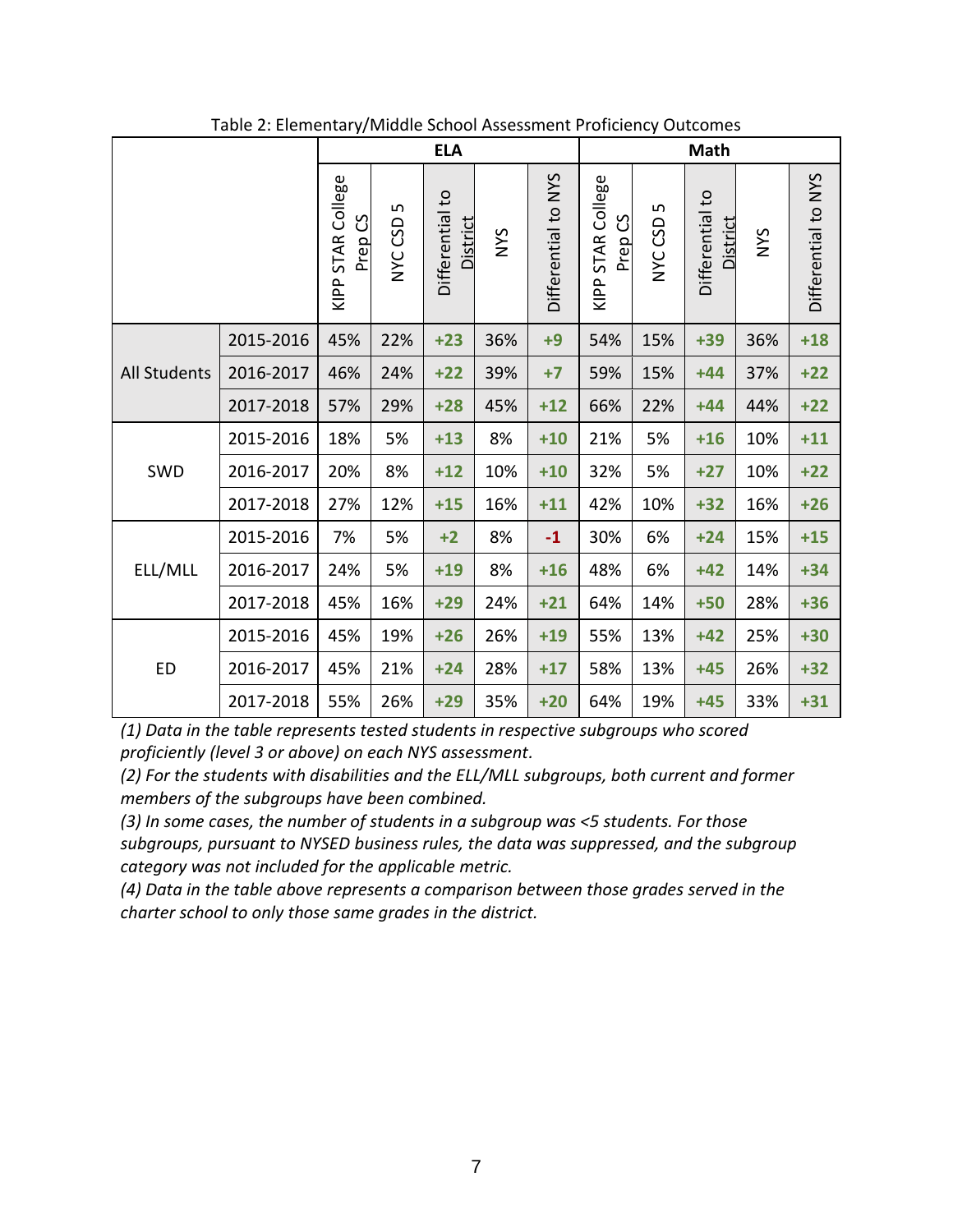|           |                              | 2016-2017 |                          |                                | 2017-2018    |                          |
|-----------|------------------------------|-----------|--------------------------|--------------------------------|--------------|--------------------------|
|           | KIPP STAR College<br>Prep CS | NYC CSD 5 | Differential to District | Prep<br>KIPP STAR College<br>უ | L<br>NYC CSD | Differential to District |
| SWD       | 26%                          | 23%       | $+3$                     | 28%                            | 25%          | $+3$                     |
| ELL/MLL   | 7%                           | 10%       | $-3$                     | 9%                             | 12%          | $-3$                     |
| <b>ED</b> | 82%                          | 81%       | $+1$                     | 86%                            | 83%          | $+3$                     |

Table 3: KIPP STAR College Prep Charter School Demographics Compared to District of Location\*

*\*(2) Data in the table above represents a comparison between those grades served in the charter school to only those same grades in the district.*

*.*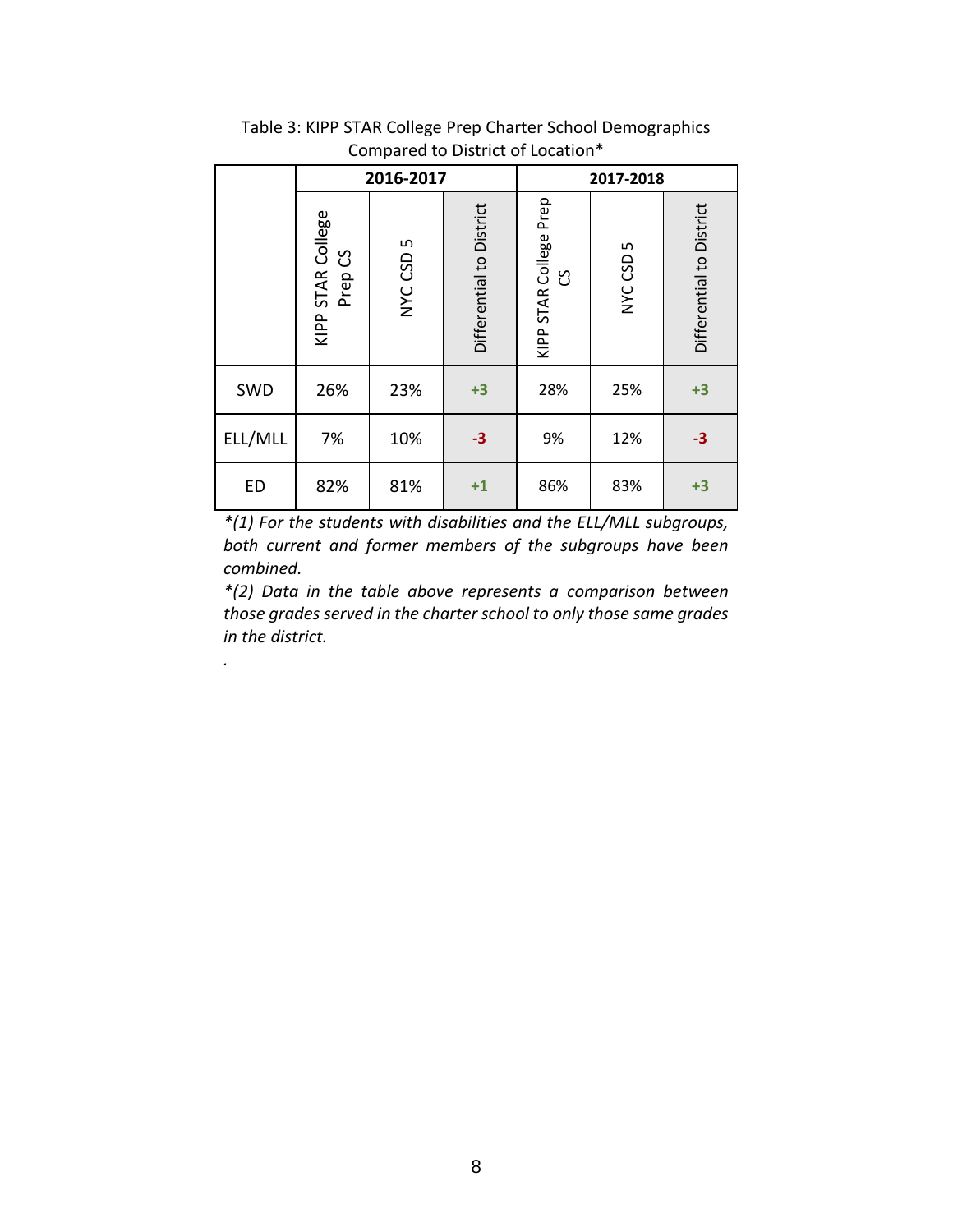# **KIPP NYC Washington Heights Academy Charter School**

| <b>Name of Charter School</b>                              | KIPP NYC Washington Heights Academy Charter School                                                                                                                                                                                                                                                                                                                                                                                                                                                             |
|------------------------------------------------------------|----------------------------------------------------------------------------------------------------------------------------------------------------------------------------------------------------------------------------------------------------------------------------------------------------------------------------------------------------------------------------------------------------------------------------------------------------------------------------------------------------------------|
| <b>Board Chair</b>                                         | Rafael Mayer                                                                                                                                                                                                                                                                                                                                                                                                                                                                                                   |
| <b>District of Location</b>                                | NYC CSD 6                                                                                                                                                                                                                                                                                                                                                                                                                                                                                                      |
| <b>Opening Month/Year</b>                                  | August 2012                                                                                                                                                                                                                                                                                                                                                                                                                                                                                                    |
| <b>Current Charter Term</b>                                | July 1, 2017 - June 30, 2022                                                                                                                                                                                                                                                                                                                                                                                                                                                                                   |
| <b>Management Company</b>                                  | KIPP NYC, LLC                                                                                                                                                                                                                                                                                                                                                                                                                                                                                                  |
| Partner(s)                                                 | KIPP Foundation, Inc.                                                                                                                                                                                                                                                                                                                                                                                                                                                                                          |
| <b>Approved Grade Levels/</b><br><b>Number of Students</b> | $K -$ Grade 12/1058 students                                                                                                                                                                                                                                                                                                                                                                                                                                                                                   |
| <b>Proposed Revision</b>                                   | To approve the merger of KIPP NYC Public Charter Schools (an<br>education corporation authorized by the Board of Regents to<br>operate five charter schools) with and into KIPP NYC Public Charter<br>Schools II (an Education Corporation authorized by the Board of<br>Trustees of the State University of New York to operate two charter<br>schools), with KIPP NYC Public Charter Schools II as the surviving<br>education corporation under the amended name "KIPP NYC Public<br><b>Charter Schools"</b> |
| <b>Timetable for Revision</b><br>Implementation            | This Regents action would take effect nunc pro tunc on July 1, 2019.                                                                                                                                                                                                                                                                                                                                                                                                                                           |

## Table 1: School Summary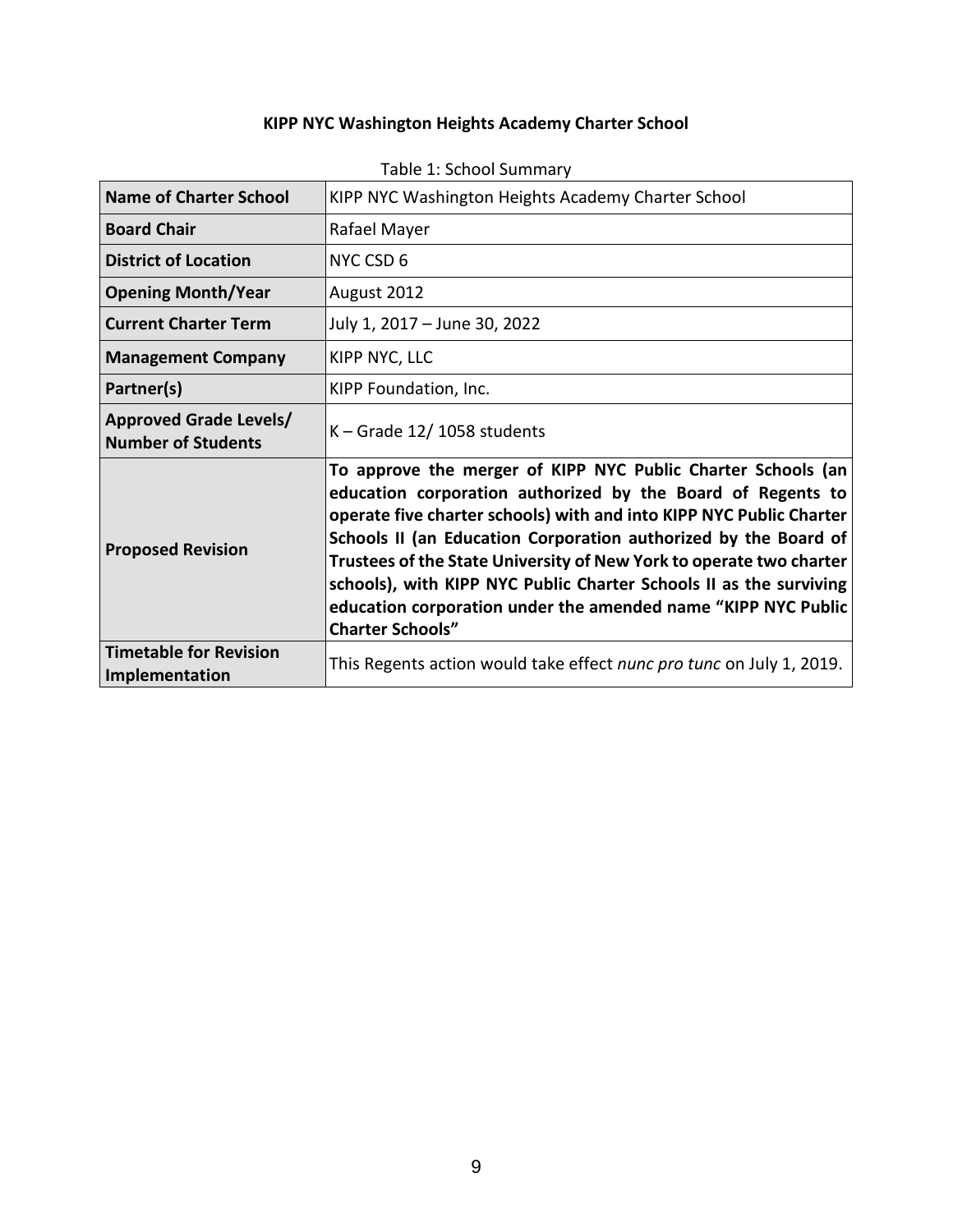|                     |           |                                                  |                                 | <b>ELA</b>               |             |                     |                                                  |              | <b>Math</b>              |            |                     |
|---------------------|-----------|--------------------------------------------------|---------------------------------|--------------------------|-------------|---------------------|--------------------------------------------------|--------------|--------------------------|------------|---------------------|
|                     |           | KIPP NYC Washington<br><b>Heights Academy CS</b> | $\mathbf{\Omega}$<br>GSD<br>NYC | Differential to District | <b>SAIN</b> | Differential to NYS | KIPP NYC Washington<br><b>Heights Academy CS</b> | 6<br>NYC CSD | Differential to District | <b>NYS</b> | Differential to NYS |
| <b>All Students</b> | 2015-2016 | 50%                                              | 27%                             | $+23$                    | 38%         | $+12$               | 53%                                              | 24%          | $+29$                    | 39%        | $+14$               |
|                     | 2016-2017 | 57%                                              | 30%                             | $+27$                    | 40%         | $+17$               | 63%                                              | 26%          | $+37$                    | 40%        | $+23$               |
|                     | 2017-2018 | 63%                                              | 37%                             | $+26$                    | 45%         | $+18$               | 72%                                              | 33%          | $+39$                    | 45%        | $+27$               |
|                     | 2015-2016 | 18%                                              | 9%                              | $+9$                     | 9%          | $+9$                | 26%                                              | 11%          | $+15$                    | 12%        | $+14$               |
| SWD                 | 2016-2017 | 25%                                              | 10%                             | $+15$                    | 11%         | $+14$               | 35%                                              | 12%          | $+23$                    | 14%        | $+21$               |
|                     | 2017-2018 | 32%                                              | 16%                             | $+16$                    | 16%         | $+16$               | 44%                                              | 16%          | $+28$                    | 17%        | $+27$               |
|                     | 2015-2016 | 18%                                              | 9%                              | $+9$                     | 13%         | $+5$                | 26%                                              | 11%          | $+15$                    | 20%        | $+6$                |
| ELL/MLL             | 2016-2017 | 28%                                              | 9%                              | $+19$                    | 12%         | $+16$               | 45%                                              | 10%          | $+35$                    | 19%        | $+26$               |
|                     | 2017-2018 | 43%                                              | 18%                             | $+25$                    | 25%         | $+18$               | 56%                                              | 18%          | $+38$                    | 29%        | $+27$               |
|                     | 2015-2016 | 49%                                              | 24%                             | $+25$                    | 27%         | $+22$               | 52%                                              | 22%          | $+30$                    | 28%        | $+24$               |
| <b>ED</b>           | 2016-2017 | 56%                                              | 27%                             | $+29$                    | 29%         | $+27$               | 62%                                              | 23%          | $+39$                    | 29%        | $+33$               |
|                     | 2017-2018 | 62%                                              | 33%                             | $+29$                    | 36%         | $+26$               | 71%                                              | 30%          | $+41$                    | 34%        | $+37$               |

Table 2: Elementary/Middle School Assessment Proficiency Outcomes

*(2) For the students with disabilities and the ELL/MLL subgroups, both current and former members of the subgroups have been combined.*

*(3) In some cases, the number of students in a subgroup was <5 students. For those subgroups, pursuant to NYSED business rules, the data was suppressed, and the subgroup category was not included for the applicable metric.*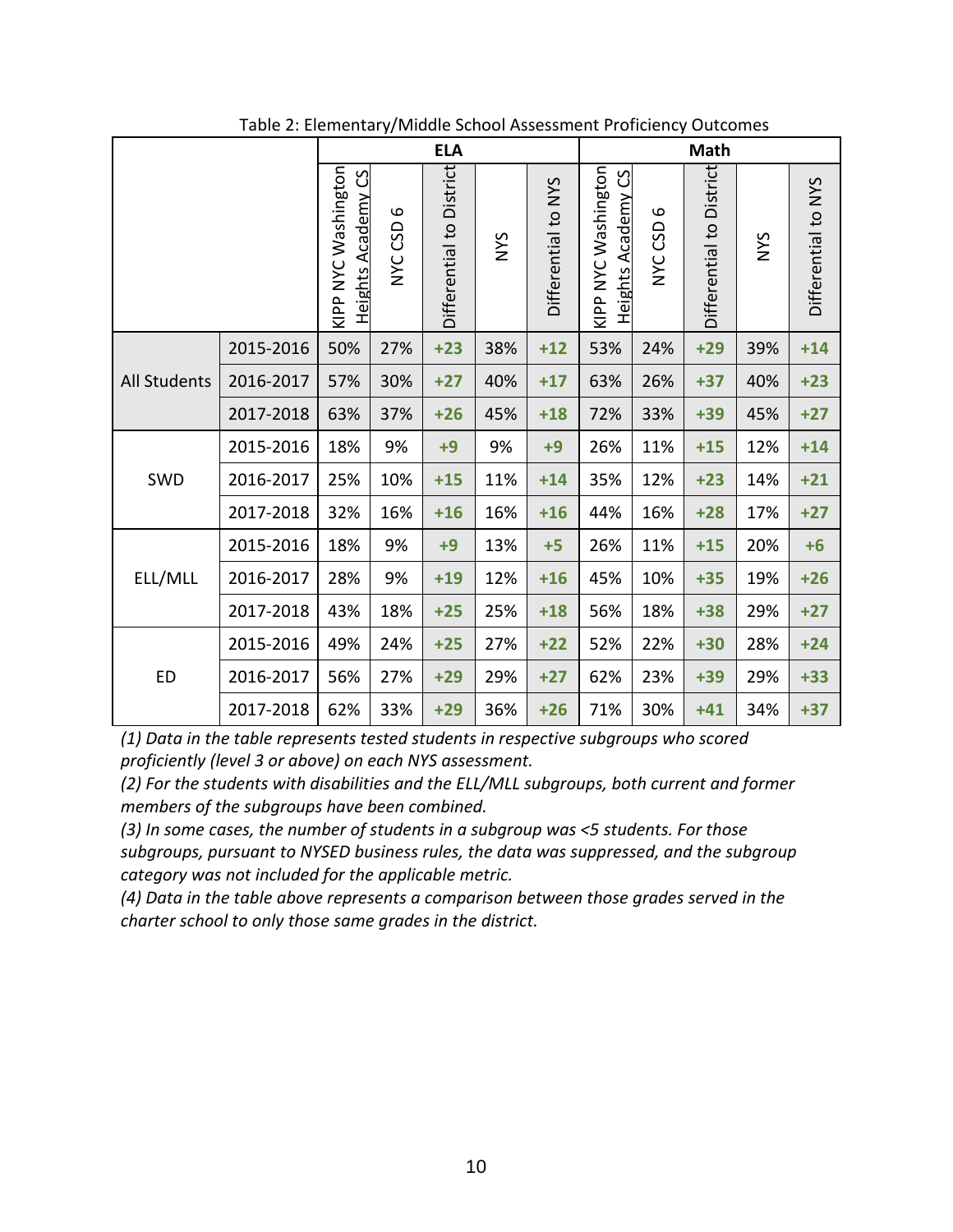|           | ັ                                         |              |                          |                                           |              |                          |  |  |  |  |  |
|-----------|-------------------------------------------|--------------|--------------------------|-------------------------------------------|--------------|--------------------------|--|--|--|--|--|
|           |                                           | 2016-2017    |                          | 2017-2018                                 |              |                          |  |  |  |  |  |
|           | KIPP NYC Washington<br>Heights Academy CS | 6<br>NYC CSD | Differential to District | KIPP NYC Washington<br>Heights Academy CS | 6<br>NYC CSD | Differential to District |  |  |  |  |  |
| SWD       | 20%                                       | 22%          | $-2$                     | 22%                                       | 23%          | $-1$                     |  |  |  |  |  |
| ELL/MLL   | 16%                                       | 33%          | $-17$                    | 19%                                       | 38%          | $-19$                    |  |  |  |  |  |
| <b>ED</b> | 89%                                       | 83%          | $+6$                     | 91%                                       | 87%          | $+4$                     |  |  |  |  |  |

Table 3: KIPP NYC Washington Heights Academy Charter School Demographics Compared to District of Location\*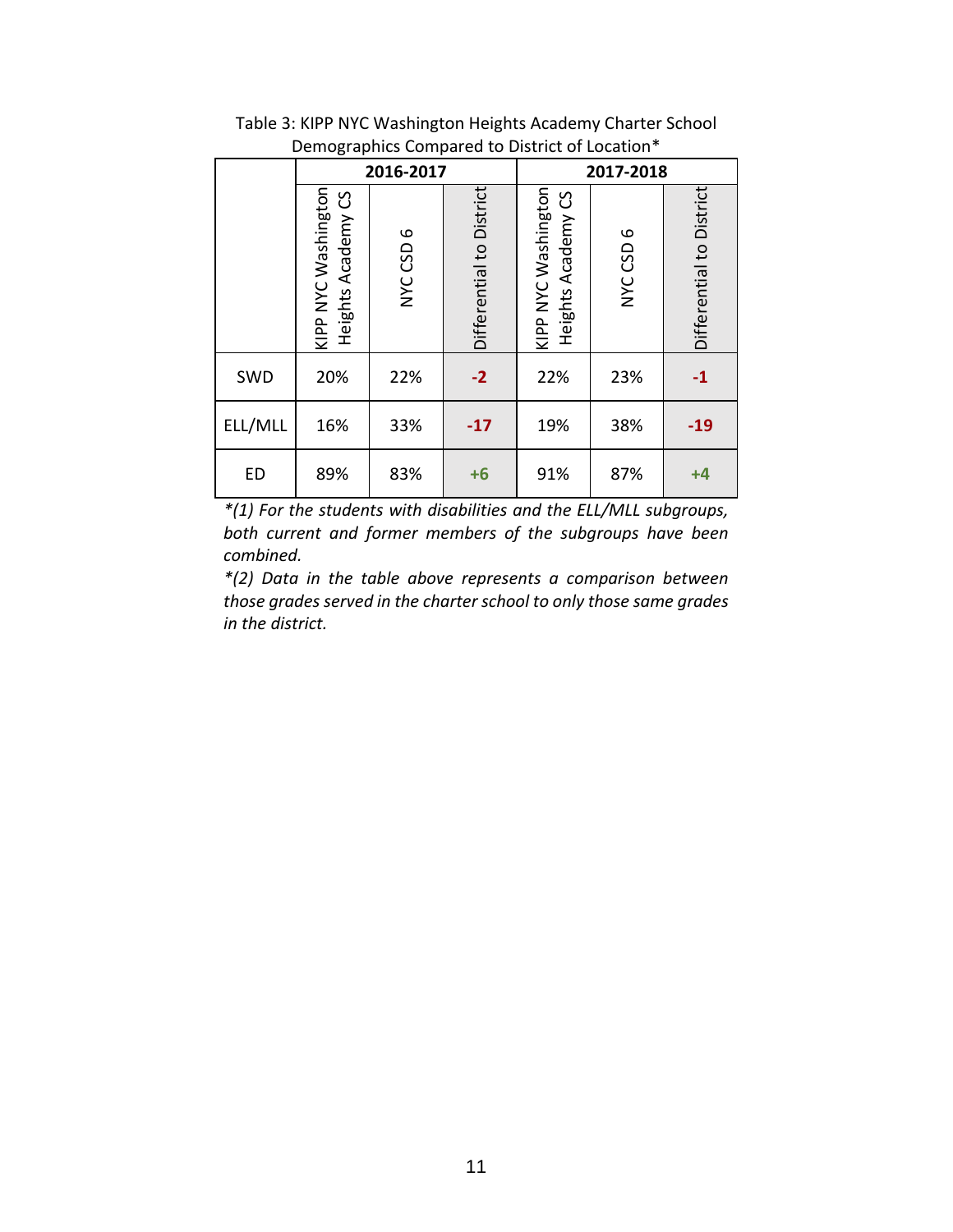# **KIPP Always Mentally Prepared Charter School**

| <b>Name of Charter School</b>                              | KIPP Always Mentally Prepared Charter School                                                                                                                                                                                                                                                                                                                                                                                                                                                                   |
|------------------------------------------------------------|----------------------------------------------------------------------------------------------------------------------------------------------------------------------------------------------------------------------------------------------------------------------------------------------------------------------------------------------------------------------------------------------------------------------------------------------------------------------------------------------------------------|
| <b>Board Chair</b>                                         | Rafael Mayer                                                                                                                                                                                                                                                                                                                                                                                                                                                                                                   |
| <b>District of Location</b>                                | NYC CSD 17                                                                                                                                                                                                                                                                                                                                                                                                                                                                                                     |
| <b>Opening Month/Year</b>                                  | <b>July 2005</b>                                                                                                                                                                                                                                                                                                                                                                                                                                                                                               |
| <b>Current Charter Term</b>                                | July 1, 2018 - June 30, 2023                                                                                                                                                                                                                                                                                                                                                                                                                                                                                   |
| <b>Management Company</b>                                  | KIPP NYC, LLC                                                                                                                                                                                                                                                                                                                                                                                                                                                                                                  |
| Partner(s)                                                 | KIPP Foundation, Inc.                                                                                                                                                                                                                                                                                                                                                                                                                                                                                          |
| <b>Approved Grade Levels/</b><br><b>Number of Students</b> | $K -$ Grade 12/949 students                                                                                                                                                                                                                                                                                                                                                                                                                                                                                    |
| <b>Proposed Revision</b>                                   | To approve the merger of KIPP NYC Public Charter Schools (an<br>education corporation authorized by the Board of Regents to<br>operate five charter schools) with and into KIPP NYC Public Charter<br>Schools II (an Education Corporation authorized by the Board of<br>Trustees of the State University of New York to operate two charter<br>schools), with KIPP NYC Public Charter Schools II as the surviving<br>education corporation under the amended name "KIPP NYC Public<br><b>Charter Schools"</b> |
| <b>Timetable for Revision</b><br>Implementation            | This Regents action would take effect nunc pro tunc on July 1, 2019.                                                                                                                                                                                                                                                                                                                                                                                                                                           |

## Table 1: School Summary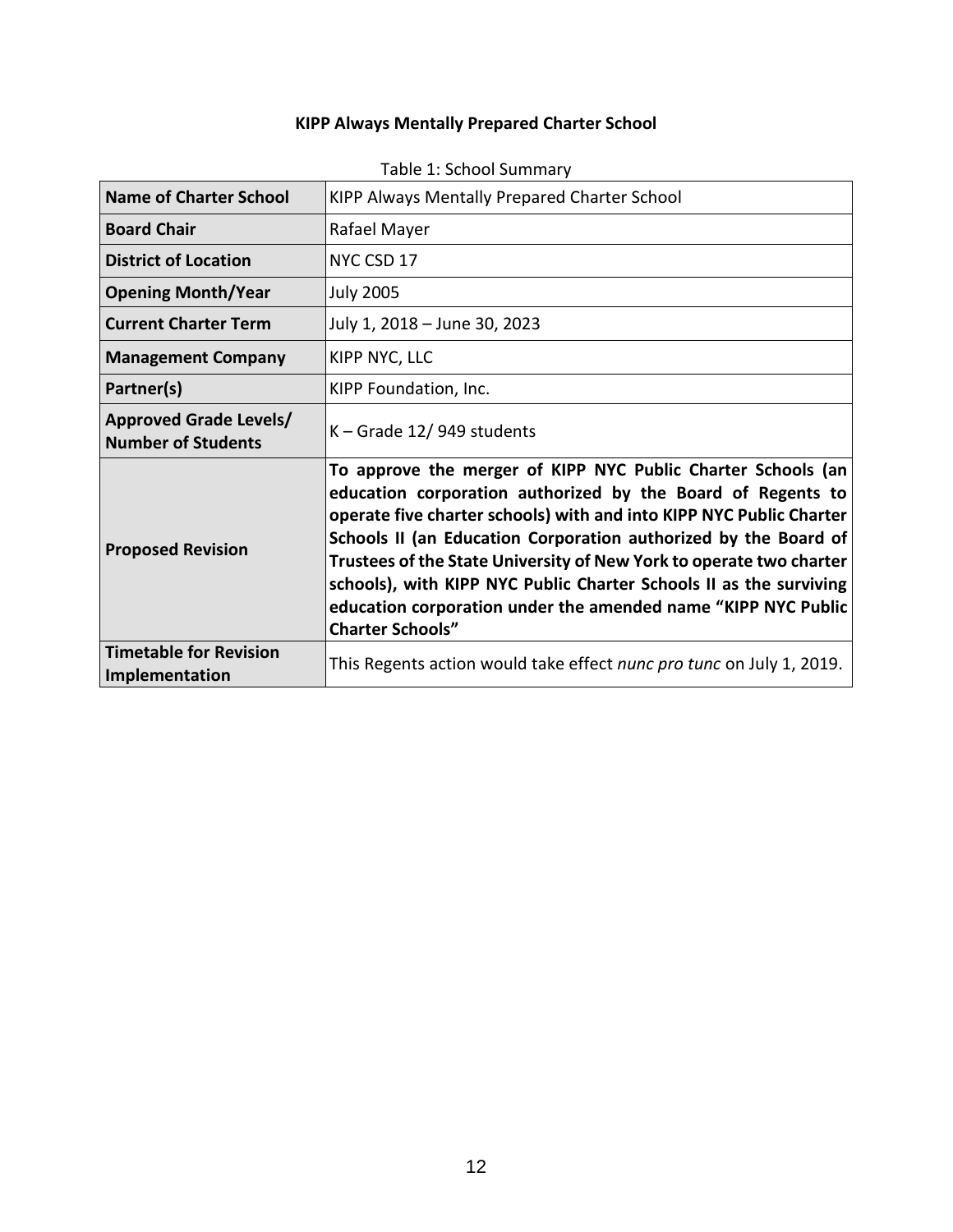|                     |           |                                     |               | <b>ELA</b>               |             |                     |                                            |            | <b>Math</b>              |            |                     |
|---------------------|-----------|-------------------------------------|---------------|--------------------------|-------------|---------------------|--------------------------------------------|------------|--------------------------|------------|---------------------|
|                     |           | KIPP Always Mentally<br>Prepared CS | 17<br>NYC CSD | Differential to District | <b>SAIN</b> | Differential to NYS | KIPP Always Mentally<br><b>Prepared CS</b> | NYC CSD 17 | Differential to District | <b>NYS</b> | Differential to NYS |
|                     | 2015-2016 | 35%                                 | 29%           | $+6$                     | 36%         | $-1$                | 35%                                        | 24%        | $+11$                    | 36%        | $-1$                |
| <b>All Students</b> | 2016-2017 | 45%                                 | 33%           | $+12$                    | 40%         | $+5$                | 44%                                        | 26%        | $+18$                    | 40%        | $+4$                |
|                     | 2017-2018 | 55%                                 | 42%           | $+13$                    | 45%         | $+10$               | 58%                                        | 34%        | $+24$                    | 45%        | $+13$               |
|                     | 2015-2016 | 14%                                 | 8%            | $+6$                     | 8%          | $+6$                | 15%                                        | 9%         | $+6$                     | 10%        | $+5$                |
| SWD                 | 2016-2017 | 20%                                 | 12%           | $+8$                     | 11%         | $+9$                | 20%                                        | 11%        | $+9$                     | 13%        | $+7$                |
|                     | 2017-2018 | 23%                                 | 19%           | $+4$                     | 16%         | $+7$                | 27%                                        | 16%        | $+11$                    | 17%        | $+10$               |
|                     | 2015-2016 | 0%                                  | 10%           | $-10$                    | 8%          | $-8-$               | 0%                                         | 14%        | $-14$                    | 15%        | $-15$               |
| ELL/MLL             | 2016-2017 | 0%                                  | 15%           | $-15$                    | 12%         | $-12$               | 20%                                        | 18%        | $+2$                     | 20%        | $\bf{0}$            |
|                     | 2017-2018 | 43%                                 | 23%           | $+20$                    | 25%         | $+18$               | 63%                                        | 24%        | $+39$                    | 30%        | $+33$               |
|                     | 2015-2016 | 35%                                 | 27%           | $+8$                     | 26%         | $+9$                | 35%                                        | 23%        | $+12$                    | 25%        | $+10$               |
| <b>ED</b>           | 2016-2017 | 42%                                 | 32%           | $+10$                    | 29%         | $+13$               | 44%                                        | 26%        | $+18$                    | 29%        | $+15$               |
|                     | 2017-2018 | 54%                                 | 40%           | $+14$                    | 36%         | $+18$               | 56%                                        | 33%        | $+23$                    | 34%        | $+22$               |

Table 2: Elementary/Middle School Assessment Proficiency Outcomes

*(2) For the students with disabilities and the ELL/MLL subgroups, both current and former members of the subgroups have been combined.*

*(3) In some cases, the number of students in a subgroup was <5 students. For those subgroups, pursuant to NYSED business rules, the data was suppressed, and the subgroup category was not included for the applicable metric.*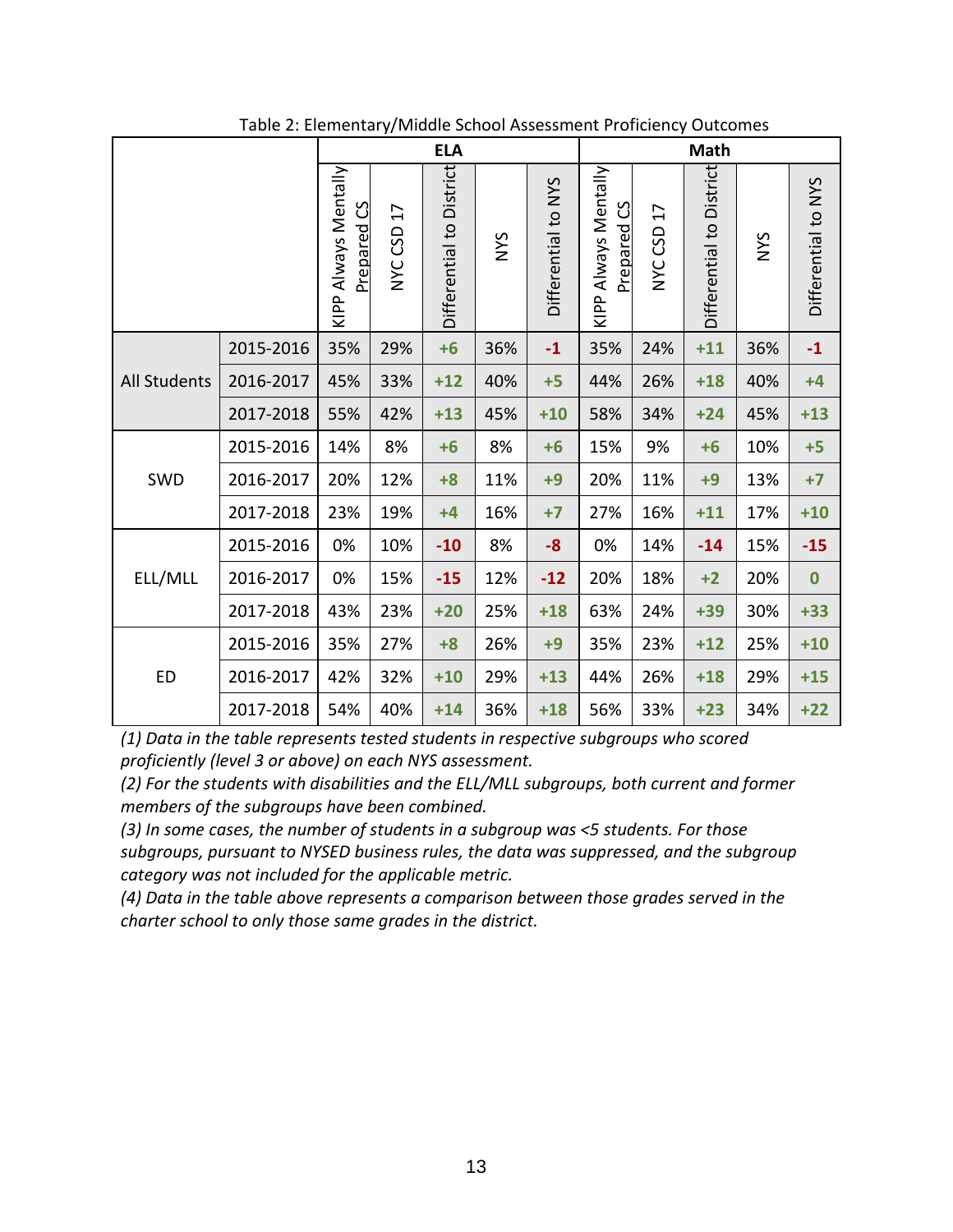|         |                                         | 2016-2017  |                             | 2017-2018                                    |            |                             |  |  |
|---------|-----------------------------------------|------------|-----------------------------|----------------------------------------------|------------|-----------------------------|--|--|
|         | Mentally Prepared<br>KIPP Always<br>ပ္ပ | NYC CSD 17 | Differential to<br>District | Mentally Prepared<br>KIPP Always<br><u>ុ</u> | NYC CSD 17 | Differential to<br>District |  |  |
| SWD     | 18%                                     | 20%        | $-2$                        | 18%                                          | 20%        | $-2$                        |  |  |
| ELL/MLL | 2%                                      | 12%        | $-10$                       | 2%                                           | 15%        | $-13$                       |  |  |
| ED      | 81%                                     | 80%        | $+1$                        | 86%                                          | 84%        | $+2$                        |  |  |

Table 3: KIPP Always Mentally Prepared Charter School Demographics Compared to District of Location\*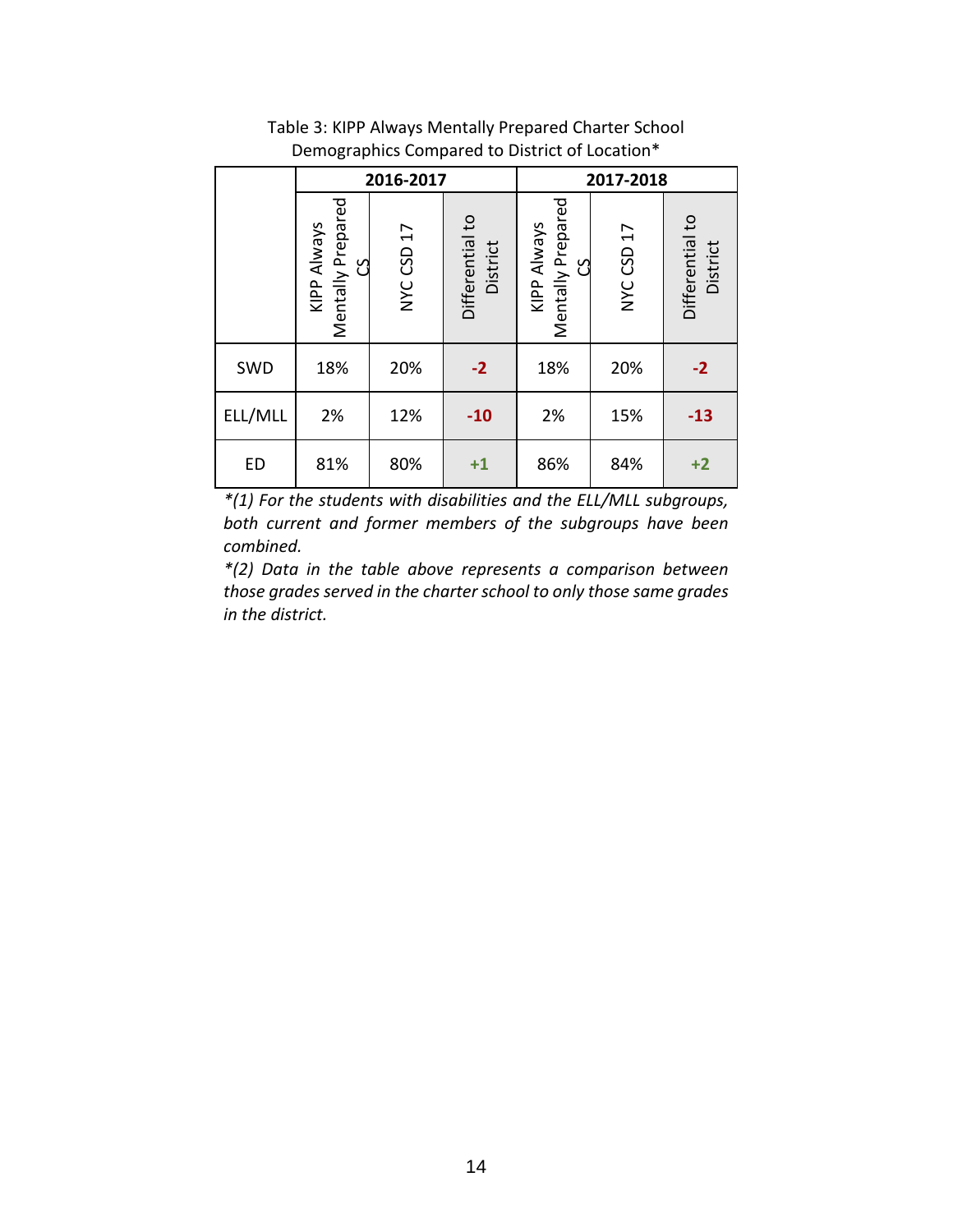# **KIPP Infinity Charter School**

| <b>Name of Charter School</b>                              | <b>KIPP Infinity Charter School</b>                                                                                                                                                                                                                                                                                                                                                                                                                                                                            |
|------------------------------------------------------------|----------------------------------------------------------------------------------------------------------------------------------------------------------------------------------------------------------------------------------------------------------------------------------------------------------------------------------------------------------------------------------------------------------------------------------------------------------------------------------------------------------------|
| <b>Board Chair</b>                                         | Rafael Mayer                                                                                                                                                                                                                                                                                                                                                                                                                                                                                                   |
| <b>District of Location</b>                                | NYC CSD 5                                                                                                                                                                                                                                                                                                                                                                                                                                                                                                      |
| <b>Opening Month/Year</b>                                  | <b>July 2005</b>                                                                                                                                                                                                                                                                                                                                                                                                                                                                                               |
| <b>Current Charter Term</b>                                | March 15, 2015 - June 30, 2019                                                                                                                                                                                                                                                                                                                                                                                                                                                                                 |
| <b>Management Company</b>                                  | KIPP NYC, LLC                                                                                                                                                                                                                                                                                                                                                                                                                                                                                                  |
| Partner(s)                                                 | KIPP Foundation, Inc.                                                                                                                                                                                                                                                                                                                                                                                                                                                                                          |
| <b>Approved Grade Levels/</b><br><b>Number of Students</b> | K - Grade 12/1229 students                                                                                                                                                                                                                                                                                                                                                                                                                                                                                     |
| <b>Proposed Revision</b>                                   | To approve the merger of KIPP NYC Public Charter Schools (an<br>education corporation authorized by the Board of Regents to<br>operate five charter schools) with and into KIPP NYC Public Charter<br>Schools II (an Education Corporation authorized by the Board of<br>Trustees of the State University of New York to operate two charter<br>schools), with KIPP NYC Public Charter Schools II as the surviving<br>education corporation under the amended name "KIPP NYC Public<br><b>Charter Schools"</b> |
| <b>Timetable for Revision</b><br>Implementation            | This Regents action would take effect nunc pro tunc on July 1, 2019.                                                                                                                                                                                                                                                                                                                                                                                                                                           |

## Table 1: School Summary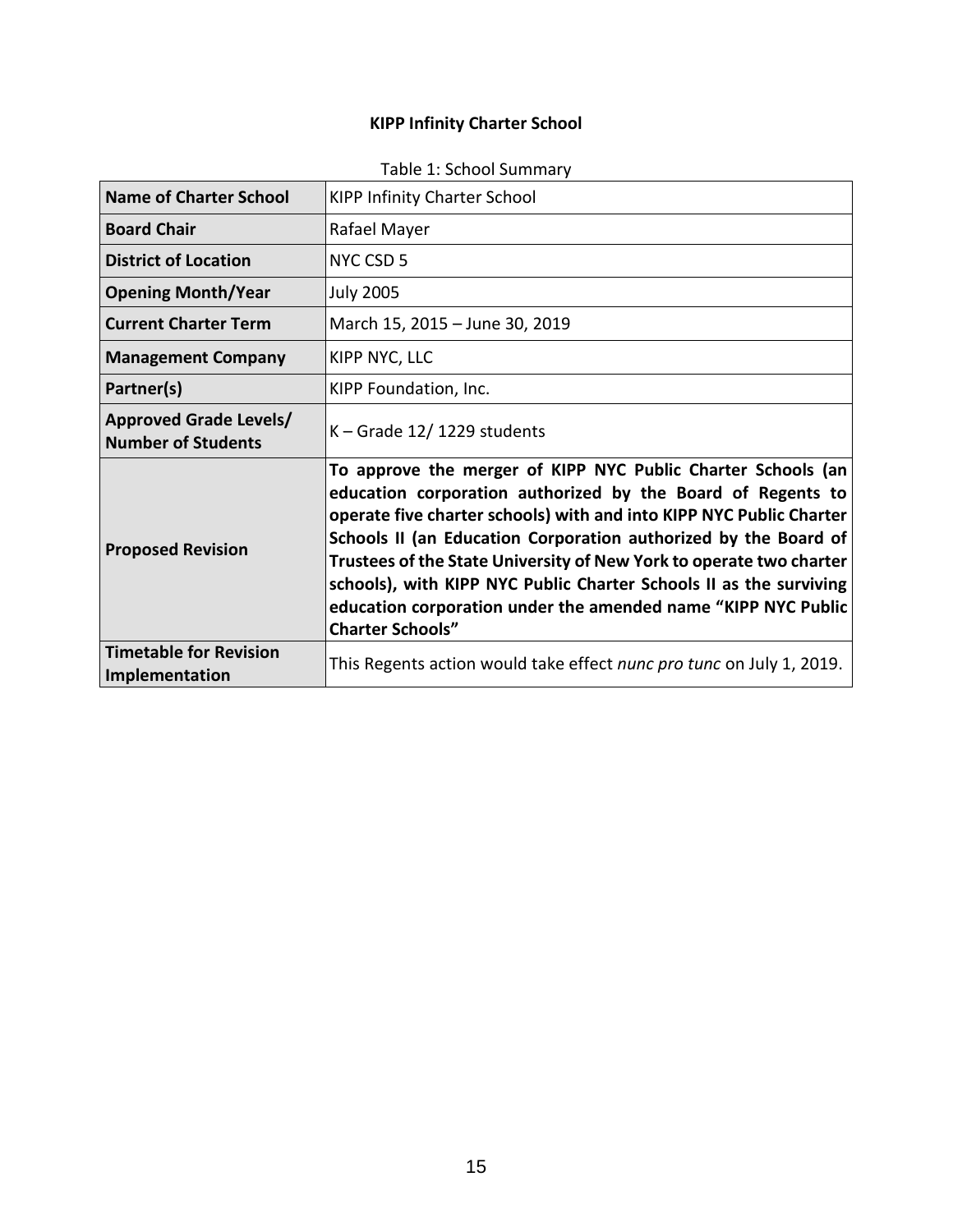|                 |               |                      | $\cdots$      | <b>ELA</b>                  |            |                        | <b>Math</b>               |                         |                             |            |                        |
|-----------------|---------------|----------------------|---------------|-----------------------------|------------|------------------------|---------------------------|-------------------------|-----------------------------|------------|------------------------|
|                 |               | KIPP Infinity<br>ပ္ပ | LN<br>NYC CSD | Differential<br>to District | <b>SAN</b> | Differential<br>to NYS | KIPP Infinity<br><u>ვ</u> | LN<br>GSD<br><b>NNC</b> | Differential<br>to District | <b>SAN</b> | Differential<br>to NYS |
| All<br>Students | 2015-<br>2016 | 50%                  | 21%           | $+29$                       | 38%        | $+12$                  | 72%                       | 17%                     | $+55$                       | 39%        | $+33$                  |
|                 | 2016-<br>2017 | 52%                  | 24%           | $+28$                       | 40%        | $+12$                  | 69%                       | 17%                     | $+52$                       | 40%        | $+29$                  |
|                 | 2017-<br>2018 | 56%                  | 29%           | $+27$                       | 45%        | $+11$                  | 79%                       | 22%                     | $+57$                       | 45%        | $+34$                  |
| SWD             | 2015-<br>2016 | 17%                  | 6%            | $+11$                       | 9%         | $+8$                   | 40%                       | 6%                      | $+34$                       | 12%        | $+28$                  |
|                 | 2016-<br>2017 | 17%                  | 8%            | $+9$                        | 11%        | $+6$                   | 40%                       | 8%                      | $+32$                       | 14%        | $+26$                  |
|                 | 2017-<br>2018 | 24%                  | 13%           | $+11$                       | 16%        | $+8$                   | 50%                       | 11%                     | $+39$                       | 17%        | $+33$                  |
|                 | 2015-<br>2016 | 32%                  | 6%            | $+26$                       | 13%        | $+19$                  | 63%                       | 9%                      | $+54$                       | 20%        | $+43$                  |
| ELL/MLL         | 2016-<br>2017 | 31%                  | 6%            | $+25$                       | 12%        | $+19$                  | 57%                       | 9%                      | $+48$                       | 19%        | $+38$                  |
|                 | 2017-<br>2018 | 46%                  | 16%           | $+30$                       | 25%        | $+21$                  | 76%                       | 14%                     | $+62$                       | 29%        | $+47$                  |
|                 | 2015-<br>2016 | 50%                  | 19%           | $+31$                       | 27%        | $+23$                  | 72%                       | 15%                     | $+57$                       | 28%        | $+44$                  |
| <b>ED</b>       | 2016-<br>2017 | 52%                  | 22%           | $+30$                       | 29%        | $+23$                  | 69%                       | 16%                     | $+53$                       | 29%        | $+40$                  |
|                 | 2017-<br>2018 | 56%                  | 26%           | $+30$                       | 36%        | $+20$                  | 78%                       | 20%                     | $+58$                       | 34%        | $+44$                  |

Table 2: Elementary/Middle School Assessment Proficiency Outcomes

*(2) For the students with disabilities and the ELL/MLL subgroups, both current and former members of the subgroups have been combined.*

*(3) In some cases, the number of students in a subgroup was <5 students. For those subgroups, pursuant to NYSED business rules, the data was suppressed, and the subgroup category was not included for the applicable metric.*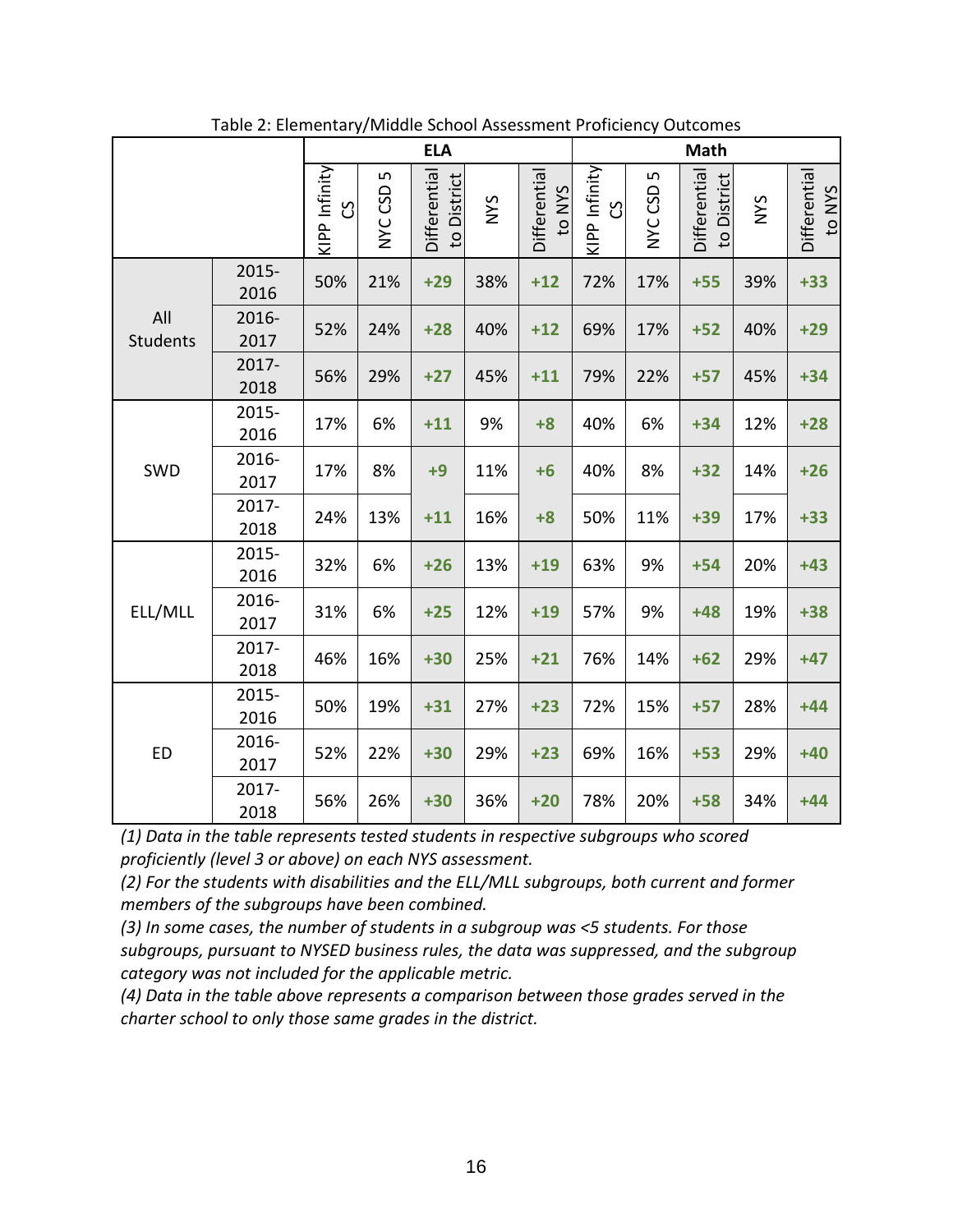|         |                      | 2016-2017    |                             | 2017-2018            |                |                             |  |
|---------|----------------------|--------------|-----------------------------|----------------------|----------------|-----------------------------|--|
|         | KIPP Infinity<br>ပ္ပ | ഗ<br>NYC CSD | Differential to<br>District | KIPP Infinity<br>ပ္ပ | LN.<br>NYC CSD | Differential to<br>District |  |
| SWD     | 25%                  | 25%          | $\bf{0}$                    | 26%                  | 26%            | $\bf{0}$                    |  |
| ELL/MLL | 13%                  | 11%          | $+2$                        | 16%                  | 13%            | $+3$                        |  |
| ED      | 86%                  | 82%          | $+4$                        | 89%                  | 84%            | $+5$                        |  |

Table 3: KIPP Infinity Charter School Demographics\* Compared to District of Location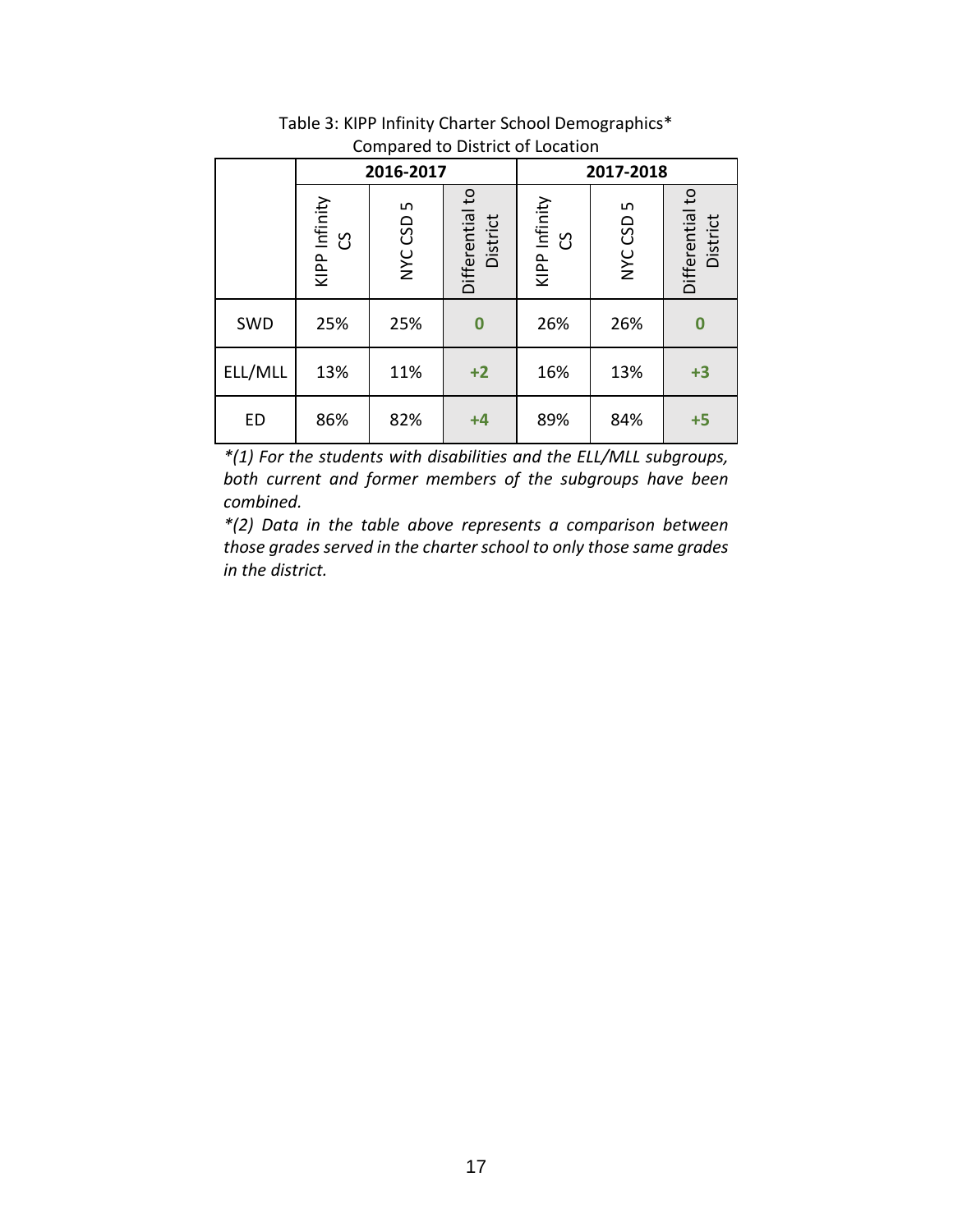#### **KIPP Freedom Charter School**

| <b>Name of Charter School</b>                              | KIPP Freedom Charter School                                                                                                                                                                                                                                                                                                                                                                                                                                                                |  |  |  |  |  |  |
|------------------------------------------------------------|--------------------------------------------------------------------------------------------------------------------------------------------------------------------------------------------------------------------------------------------------------------------------------------------------------------------------------------------------------------------------------------------------------------------------------------------------------------------------------------------|--|--|--|--|--|--|
| <b>Board Chair</b>                                         | Rafael Mayer                                                                                                                                                                                                                                                                                                                                                                                                                                                                               |  |  |  |  |  |  |
| <b>District of Location</b>                                | NYC CSD 10                                                                                                                                                                                                                                                                                                                                                                                                                                                                                 |  |  |  |  |  |  |
| <b>Opening Month/Year</b>                                  | August 2018                                                                                                                                                                                                                                                                                                                                                                                                                                                                                |  |  |  |  |  |  |
| <b>Current Charter Term</b>                                | August 1, 2018 - June 30, 2023                                                                                                                                                                                                                                                                                                                                                                                                                                                             |  |  |  |  |  |  |
| <b>Management Company</b>                                  | KIPP NYC, LLC                                                                                                                                                                                                                                                                                                                                                                                                                                                                              |  |  |  |  |  |  |
| Partner(s)                                                 | KIPP Foundation, Inc.                                                                                                                                                                                                                                                                                                                                                                                                                                                                      |  |  |  |  |  |  |
| <b>Approved Grade Levels/</b><br><b>Number of Students</b> | K - Grade 10/947 students                                                                                                                                                                                                                                                                                                                                                                                                                                                                  |  |  |  |  |  |  |
| <b>Proposed Revision</b>                                   | merge KIPP NYC Public Charter Schools (an education<br>To<br>corporation authorized by the Board of Regents to operate five<br>charter schools) with and into KIPP NYC Public Charter Schools II (an<br>Education Corporation authorized by the Board of Trustees of the<br>State University of New York to operate two charter schools), with<br>KIPP NYC Public Charter Schools II as the surviving education<br>corporation under the amended name "KIPP NYC Public Charter<br>Schools" |  |  |  |  |  |  |
| <b>Timetable for Revision</b><br>Implementation            | This Regents action would take effect nunc pro tunc on July 1, 2019.                                                                                                                                                                                                                                                                                                                                                                                                                       |  |  |  |  |  |  |

|  |  |  | Table 1: School Summary |
|--|--|--|-------------------------|
|--|--|--|-------------------------|

KIPP NYC Public Charter Schools operates five schools authorized by the Board of Regents. The first school was chartered in 2003, and the most recent was chartered in 2018. The education corporation is seeking to merge with KIPP NYC Public Charter Schools II, an education corporation authorized by the State University of New York (SUNY) Trustees, which operates two schools.

All Board of Regents-authorized KIPP schools have 2017- 2018 Grades 3-8 ELA and Math scores that exceed the averages of their respective districts and the state. The schools are part of the national KIPP network of schools, and their mission is to graduate students with the strength of character and academic abilities needed to succeed in life, and to prove what is possible in urban schools. The network reports that eighty-five percent of its students come from low-income families, 97% are African American or Latino and all are selected by lottery. They have developed a KIPP Through College Program, and report a 50% college graduation rate. All KIPP schools use the Five Pillars as part of their key design:

1. High Expectations – Students in all grades follow a rigorous academic and character development program that has clearly defined and measurable high expectations.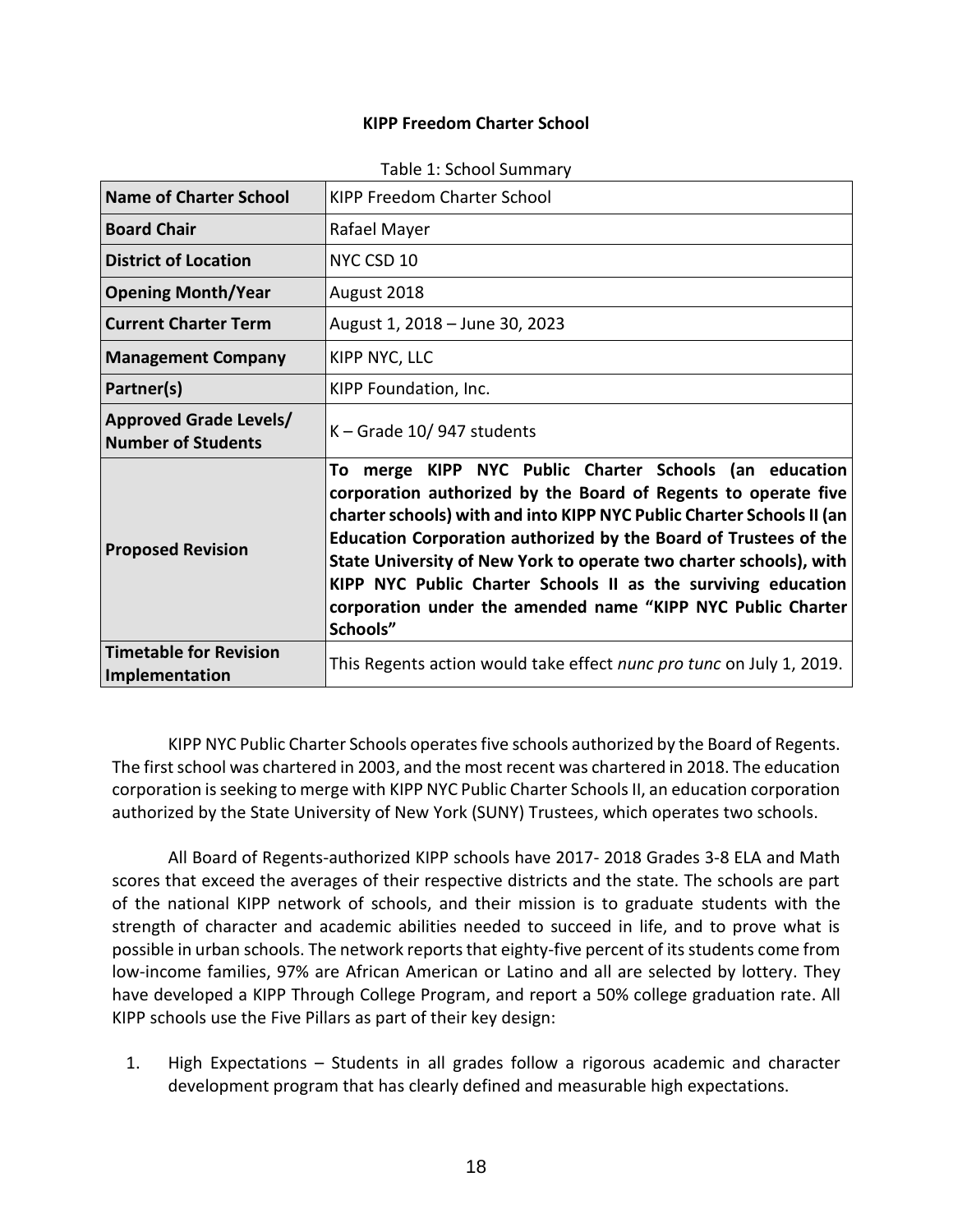- 2. More Time on Task There are no shortcuts to success in academics and life. Students in grades K-12 participate in an extended school day, week and year. While the daily schedules may vary according to a given grade level, students spend approximately 67% more time on focused instruction each year.
- 3. Focus on Results Using a wide variety of age and developmentally appropriate assessments and measures, KIPP schools focus on student achievement throughout all grades.
- 4. Power to Lead KIPP principals maintain control over the essential elements of their respective budgets as well as their teachers and staff.
- 5. Choice and Commitment Parents, students and teachers sign the Commitment to Excellence form to affirm their choice to be a part of the KIPP Team and Family as their commitment to ensuring the success of the students and the school. Although the form is not required as a prerequisite for admission, it provides a solid foundation of understanding and cooperation for all staff, families and students.

The schools expect the following benefits to result from the merger:

- 1. The ability to better serve students, families, staff, and the Crown Heights, Harlem, Washington Heights, and Bronx communities.
- 2. Operational efficiencies, which can be passed on to students, families and staff. In short, more streamlined, more efficient KIPP NYC schools will be in a better position to serve students cost-effectively. A single, merged governing board will be able to leverage its collective resources and capacity to advocate on behalf of all schools, resulting in more efficient and effective governance (due to reductions in compliance overhead).
- 3. A single audit for the constituent entities will streamline finance and accounting workflow and generate cost savings (for example, KIPP NYC staff would now execute one audit process instead of two separate audits).
- 4. A merged entity will yield enhanced buying power to procure employee benefits, insurance and other related services;
- 5. The constituent schools within the merged entity will be able to share staff and resources, which will be especially beneficial in delivering more differentiated programming for the highest performing students as well as students with learning differences and English Language Learners.
- 6. The merger will also provide important opportunities to streamline other operational and financial structures, and maximize workflow efficiencies and cost-savings, which will create more resources to directly support the educational services that are provided to students.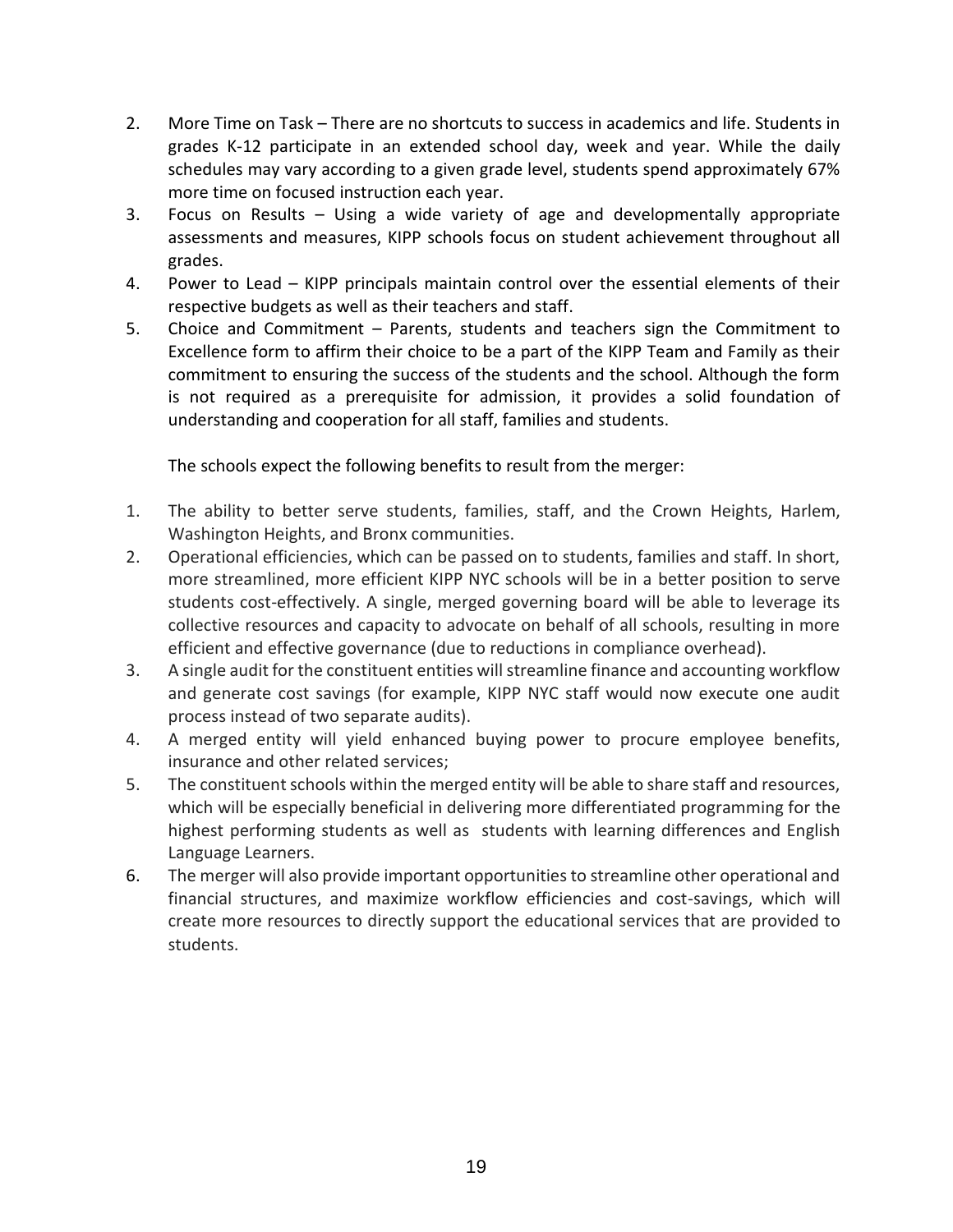#### **Summary of Public Comment**

As required by the Charter School Act, the New York City Department of Education held a public hearing about the proposed revision to the charters of the five schools operated by the KIPP NYC Public Charter Schools education corporation on March 28, 2019. There was one attendee present at the hearing. There was one public comment made in support and no public comments in opposition to the proposed charter revision.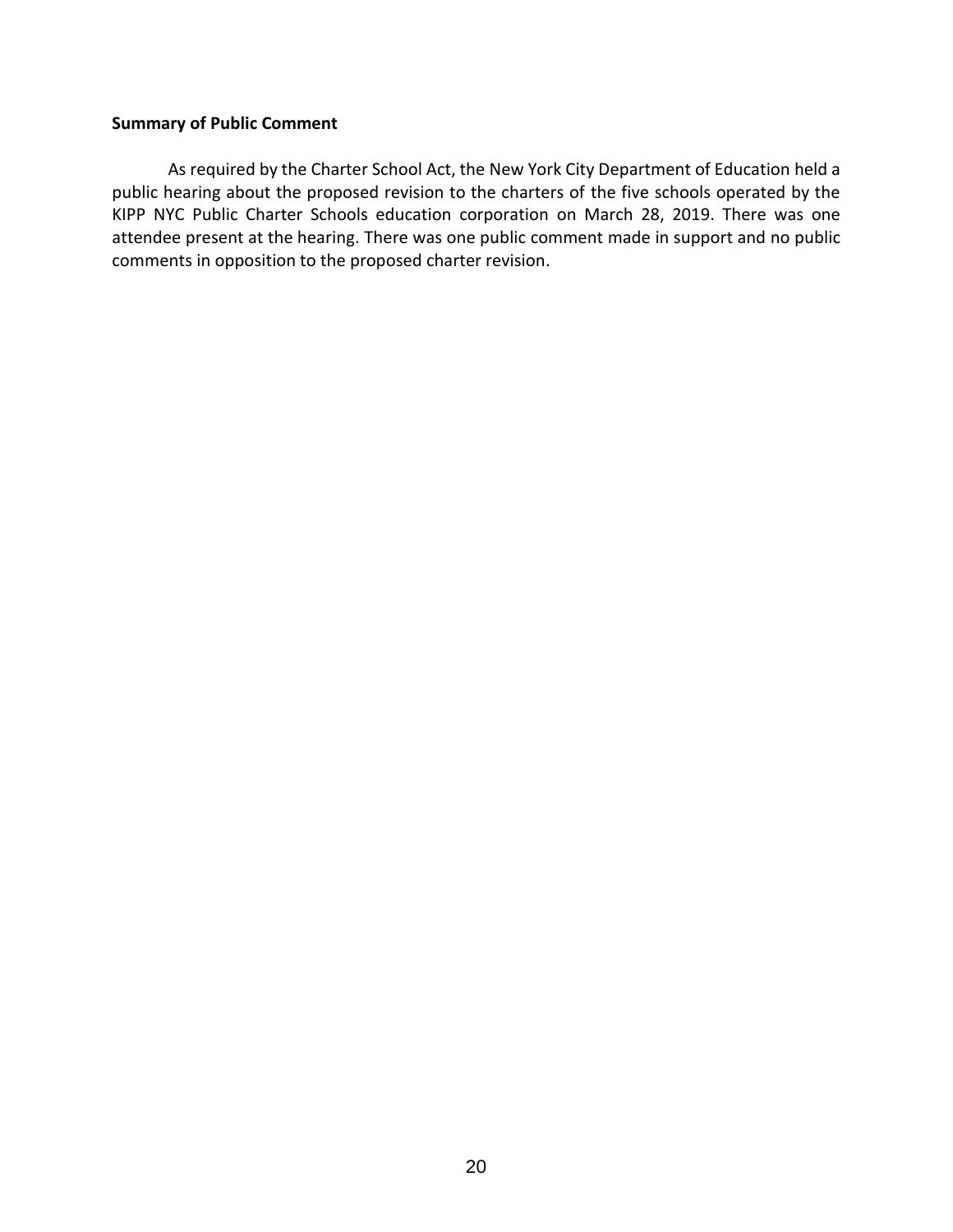## **Merger of Democracy Prep Endurance Charter School and Democracy Prep New York Charter Schools <sup>2</sup>**

#### **Democracy Prep Endurance Charter School**

| <b>Name of Charter School</b>                              | Democracy Prep Endurance Charter School                                                                                                                                                                                                                                                                                                                                                                        |
|------------------------------------------------------------|----------------------------------------------------------------------------------------------------------------------------------------------------------------------------------------------------------------------------------------------------------------------------------------------------------------------------------------------------------------------------------------------------------------|
| <b>Board Chair</b>                                         | <b>Khary Barnes</b>                                                                                                                                                                                                                                                                                                                                                                                            |
| <b>District of Location</b>                                | NYC CSD 5                                                                                                                                                                                                                                                                                                                                                                                                      |
| <b>Opening Month/Year</b>                                  | August 2012                                                                                                                                                                                                                                                                                                                                                                                                    |
| <b>Current Charter Term</b>                                | July 1, 2017 - June 30, 2022                                                                                                                                                                                                                                                                                                                                                                                   |
| <b>Management Company</b>                                  | <b>Democracy Prep Public Schools</b>                                                                                                                                                                                                                                                                                                                                                                           |
| Partner(s)                                                 | N/A                                                                                                                                                                                                                                                                                                                                                                                                            |
| <b>Approved Grade Levels/</b><br><b>Number of Students</b> | K – Grade 4, 6 -12/ 1296 students                                                                                                                                                                                                                                                                                                                                                                              |
| <b>Proposed Revision</b>                                   | To merge Democracy Prep Endurance Charter School (an education<br>corporation authorized by the Board of Regents) with and into<br>Democracy Prep New York Charter Schools (an Education<br>Corporation authorized by the Board of Trustees of the State<br>University of New York to operate four charter schools), with<br>Democracy Prep New York Charter Schools as the surviving<br>education corporation |
| <b>Timetable for Revision</b><br>Implementation            | This Regents action would take effect nunc pro tunc on July 1, 2019.                                                                                                                                                                                                                                                                                                                                           |

Table 1: School Summary

 $\overline{a}$ 

 $^2$  The merger described herein was approved by the SUNY Trustees on March 4, 2019, and notice was sent to the Board of Regents on April 11,2019. The merger will be effective *nunc pro tunc* on July 1, 2019.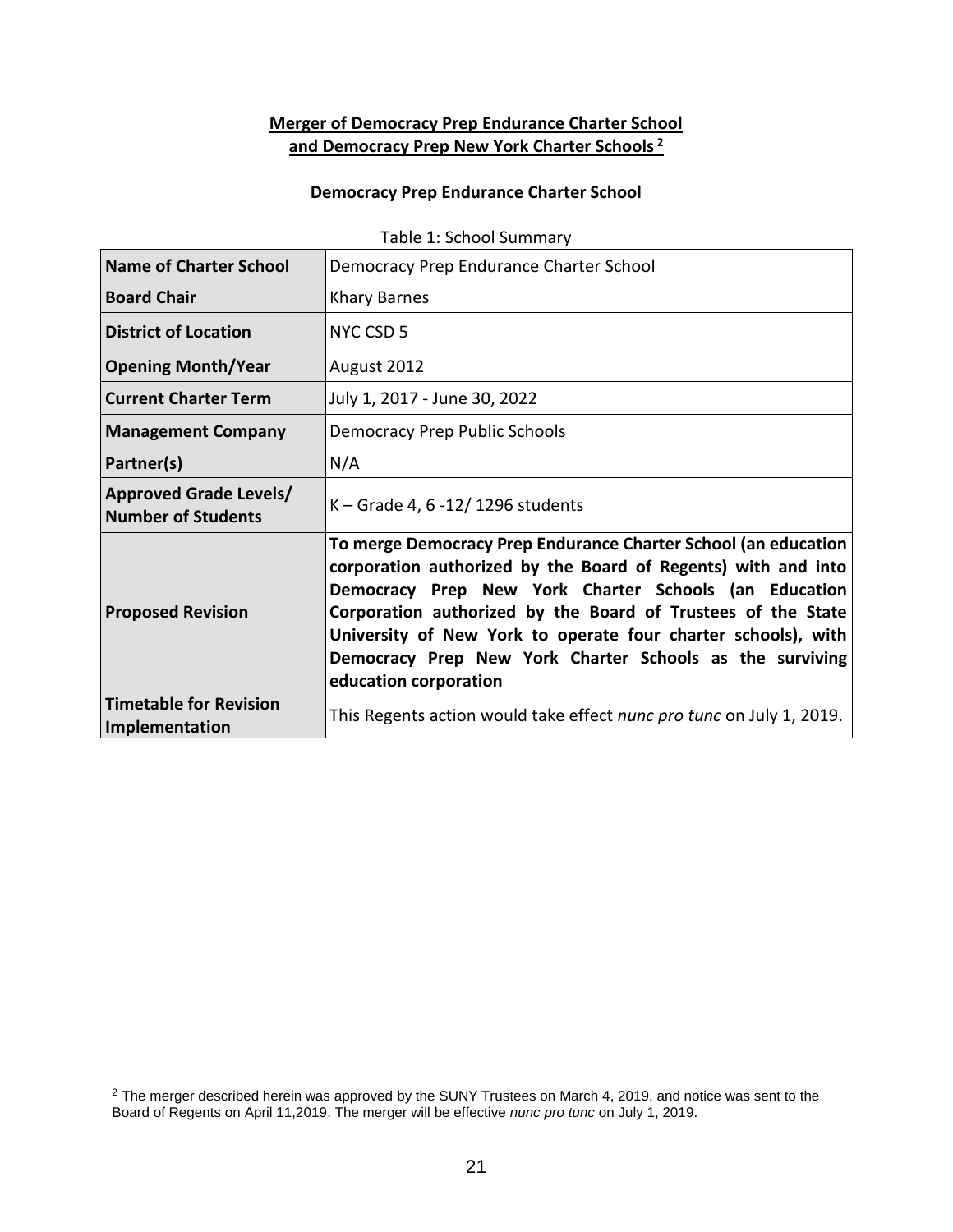|                     |           | ,,                             |               | <b>ELA</b>                         |            |                               | <b>Math</b>                    |               |                             |            |                        |
|---------------------|-----------|--------------------------------|---------------|------------------------------------|------------|-------------------------------|--------------------------------|---------------|-----------------------------|------------|------------------------|
|                     |           | Democracy Prep<br>Endurance CS | LN<br>NYC CSD | Differential to<br><b>District</b> | <b>NYS</b> | Differential to<br><b>SAN</b> | Democracy Prep<br>Endurance CS | LO<br>NYC CSD | Differential to<br>District | <b>NYS</b> | Differential to<br>NYS |
|                     | 2015-2016 | 41%                            | 24%           | $+17$                              | 37%        | $+4$                          | 42%                            | 14%           | $+28$                       | 34%        | $+8$                   |
| <b>All Students</b> | 2016-2017 | 39%                            | 25%           | $+14$                              | 40%        | $-1$                          | 36%                            | 13%           | $+23$                       | 34%        | $+2$                   |
|                     | 2017-2018 | 44%                            | 30%           | $+14$                              | 46%        | $-2$                          | 46%                            | 17%           | $+29$                       | 40%        | $+6$                   |
| SWD                 | 2015-2016 | 17%                            | 5%            | $+12$                              | 8%         | $+9$                          | 17%                            | 3%            | $+14$                       | 8%         | $+9$                   |
|                     | 2016-2017 | 15%                            | 7%            | $+8$                               | 10%        | $+5$                          | 20%                            | 4%            | $+16$                       | 9%         | $+11$                  |
|                     | 2017-2018 | 24%                            | 11%           | $+13$                              | 14%        | $+10$                         | 24%                            | 6%            | $+18$                       | 12%        | $+12$                  |
| ELL/MLL             | 2015-2016 | 11%                            | 5%            | $+6$                               | 8%         | $+3$                          | 24%                            | 3%            | $+21$                       | 14%        | $+10$                  |
|                     | 2016-2017 | 16%                            | 4%            | $+12$                              | 8%         | $+8$                          | 28%                            | 3%            | $+25$                       | 12%        | $+16$                  |
|                     | 2017-2018 | 38%                            | 16%           | $+22$                              | 20%        | $+18$                         | 51%                            | 8%            | $+43$                       | 21%        | $+30$                  |
| <b>ED</b>           | 2015-2016 | 39%                            | 20%           | $+19$                              | 27%        | $+12$                         | 40%                            | 11%           | $+29$                       | 24%        | $+16$                  |
|                     | 2016-2017 | 37%                            | 21%           | $+16$                              | 30%        | $+7$                          | 36%                            | 10%           | $+26$                       | 24%        | $+12$                  |
|                     | 2017-2018 | 41%                            | 26%           | $+15$                              | 36%        | $+5$                          | 45%                            | 14%           | $+31$                       | 30%        | $+15$                  |

Table 2: Elementary/Middle School Assessment Proficiency Outcomes

*(2) For the students with disabilities and the ELL/MLL subgroups, both current and former members of the subgroups have been combined.*

*(3) In some cases, the number of students in a subgroup was <5 students. For those subgroups, pursuant to NYSED business rules, the data was suppressed, and the subgroup category was not included for the applicable metric.*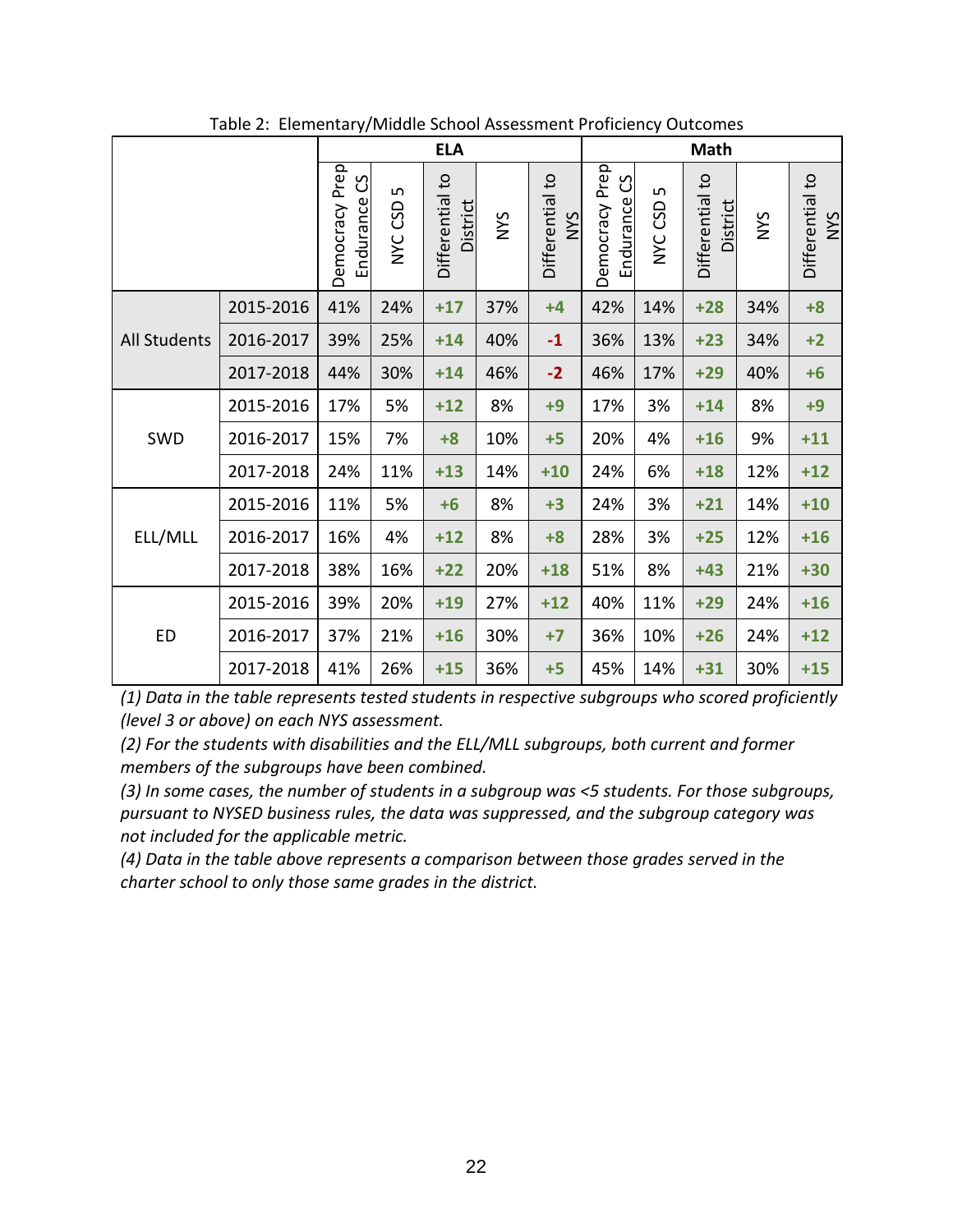|         |                                   | 2016-2017 |                             |                                | 2017-2018    |                             |  |  |
|---------|-----------------------------------|-----------|-----------------------------|--------------------------------|--------------|-----------------------------|--|--|
|         | Democracy Prep<br>ပိ<br>Endurance | NYC CSD 5 | Differential to<br>District | Democracy Prep<br>Endurance CS | L<br>NYC CSD | Differential to<br>District |  |  |
| SWD     | 22%                               | 25%       | $-3$                        | 24%                            | 24%          | $\bf{0}$                    |  |  |
| ELL/MLL | 7%                                | 10%       | $-3$                        | 10%                            | 11%          | $-1$                        |  |  |
| ED      | 83%                               | 78%       | $+5$                        | 80%                            | 78%          | $+2$                        |  |  |

Table 3: Democracy Prep Endurance Charter School Demographics Compared to District of Location\*

*\*(2) Data in the table above represents a comparison between those grades served in the charter school to only those same grades in the district.*

Democracy Prep Endurance Charter School is authorized by the Board of Regents. The school was chartered in 2010 and received a full-term renewal in 2017. The education corporation is seeking to merge with Democracy Prep New York Charter Schools (DPNY), an education corporation authorized by the State University of New York (SUNY) Trustees, which operates four schools. The first school was chartered in 2010, and the most recent in 2010. All Democracy Prep Schools are part of Democracy Prep Public Schools (DPPS), a non-profit charter management organization. In addition, the schools work collaboratively to serve students with disabilities through their Pathways program.

The schools expect the following benefits to result from the merger:

1. Merging all of the New York City education corporations managed by Democracy Prep Public Schools will allow for greater educational opportunity for students. Harlem Prep High School and Democracy Prep Endurance High School are located one floor apart in the Taino Towers. The merger would allow the schools to jointly offer AP classes and provide additional support for their students with disabilities, including, but not limited to, a potential joint self-contained classroom. In addition, the two schools can combine expertise and services for English language learners/multilingual learners and those students with limited formal education. Similarly, the DPNY middle schools are located in